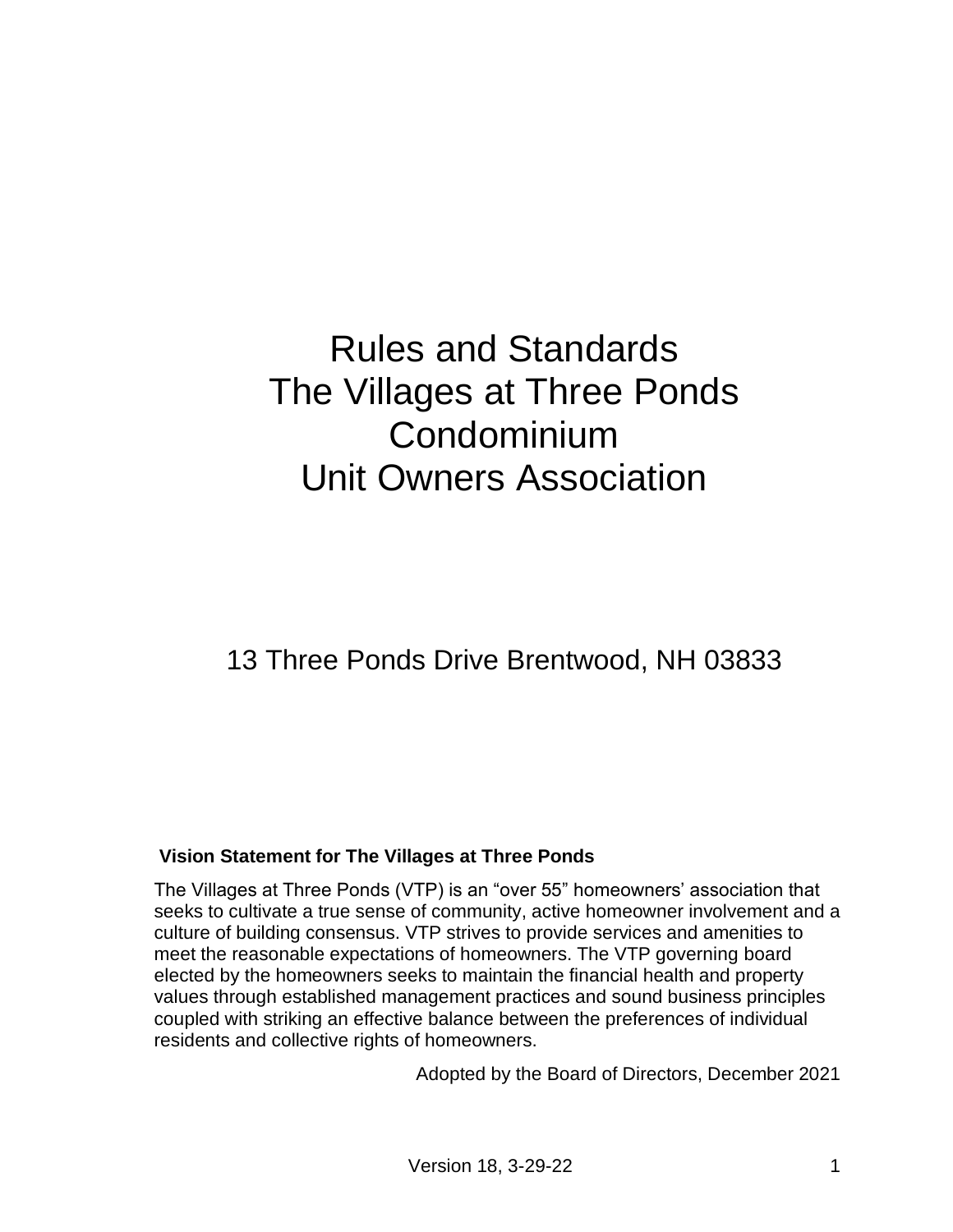# **Table of Contents**

| 1.  |                                                              |  |
|-----|--------------------------------------------------------------|--|
| 2.  |                                                              |  |
| 3.  |                                                              |  |
| 4.  |                                                              |  |
| 5.  |                                                              |  |
| 6.  |                                                              |  |
| 7.  |                                                              |  |
| 8.  |                                                              |  |
| 9.  |                                                              |  |
| 10. |                                                              |  |
| 11. |                                                              |  |
| 12. |                                                              |  |
| 13. |                                                              |  |
| 14. | WALKING TRAILS AND TRAILSIDE EXERCISE EQUIPMENT 12           |  |
| 15. |                                                              |  |
| 16. |                                                              |  |
| 17. |                                                              |  |
| 18. |                                                              |  |
| 19. |                                                              |  |
| 20. |                                                              |  |
|     | 21. ARCHITECTURAL CONFORMITY AND MODIFICATIONS TO A UNIT  20 |  |
| 22. |                                                              |  |
|     |                                                              |  |
| 24. | POST-INSTALLATION REVIEW AND APPROVAL OF LANDSCAPING AND     |  |
|     |                                                              |  |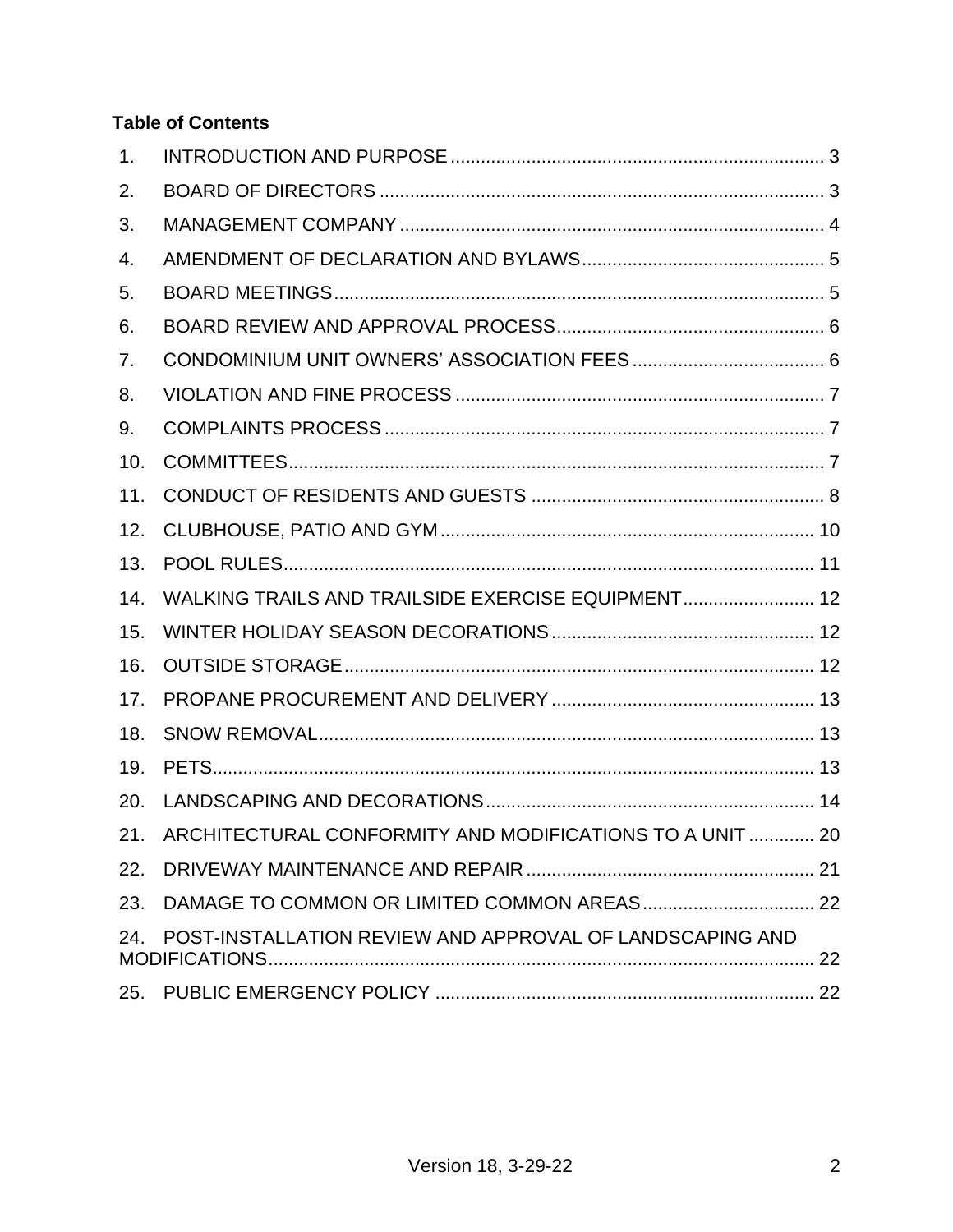# <span id="page-2-0"></span>1. INTRODUCTION AND PURPOSE

The Villages at Three Ponds Condominium Unit Owners Association's (Association) Board of Directors (Board) has the fiduciary responsibility to enforce and support the Declaration, Bylaws, Resolutions, and Rules and Standards of the Association. These Rules and Standards are in addition to the Declaration and Bylaws and do not supersede those documents, but rather augment them. The Declaration and the Bylaws are the governing documents for the Association. The Board may also adopt Resolutions relative to the use of the Condominium. *(*Ref: Declaration 2.27*).* These Rules and Standards were developed to secure and preserve the quality of life that the owners expect. In some cases, requirements specified in the Declaration, or the Bylaws, are referenced and/or repeated for ease of use and reference. The intent is to have the frequently used or referred to information included or referenced in the Rules and Standards. The Board will continue to add to these Rules and Standards as the activities required to facilitate the transfer of responsibility from 3 Ponds, LLC, to the Association are completed and additional guidance is deemed appropriate. The Rules and Standards are posted on TownSquare.

The Declaration, the Bylaws, the Rules, and the Resolutions, as amended from time to time, are also expressly declared to be for the benefit of the Town of Brentwood, and any commission, board and /or agency of the Town of Brentwood and may be enforced by an action at law or inequity by the Town of Brentwood or an appropriate commission, board, agency, or officers of the Town of Brentwood. The Town shall have reasonable access to the premises, or any part thereof, for such inspection as may be needed to enforce the Declaration, the Bylaws, the Rules and

Resolutions, as amended from time to time. If the Town maintains such an action and prevails, it shall be entitled to recover all reasonable costs and expenses of such an action, including reasonable attorneys' fees. Declaration: 3.9.4 (d)

Compliance with the Association's Declaration, Bylaws, Resolutions, Rules and Standards is required by all owners and residents. The Board is not authorized to deviate from the Declaration and Bylaws. The Board has the duty and authority to enforce the Declaration, Bylaws, Resolutions and these Rules and Standards.

#### <span id="page-2-1"></span>2. BOARD OF DIRECTORS

The initial Board was appointed by the Declarant in accordance with Section 26.1 of the Declaration and Article III of the Bylaws. The initial Board will serve until the first Annual Meeting of the Association, tentatively scheduled for October 2021, at which time the appointed Board will resign, and the owners, including the Declarant if the Declarant owns any units, will elect a Board of Directors with terms of office of one year for one Director, two years for two Directors and three years for two Directors.

The elected Board shall immediately elect a President, Treasurer, and Secretary. (Ref: Bylaws, Article II, Section 4)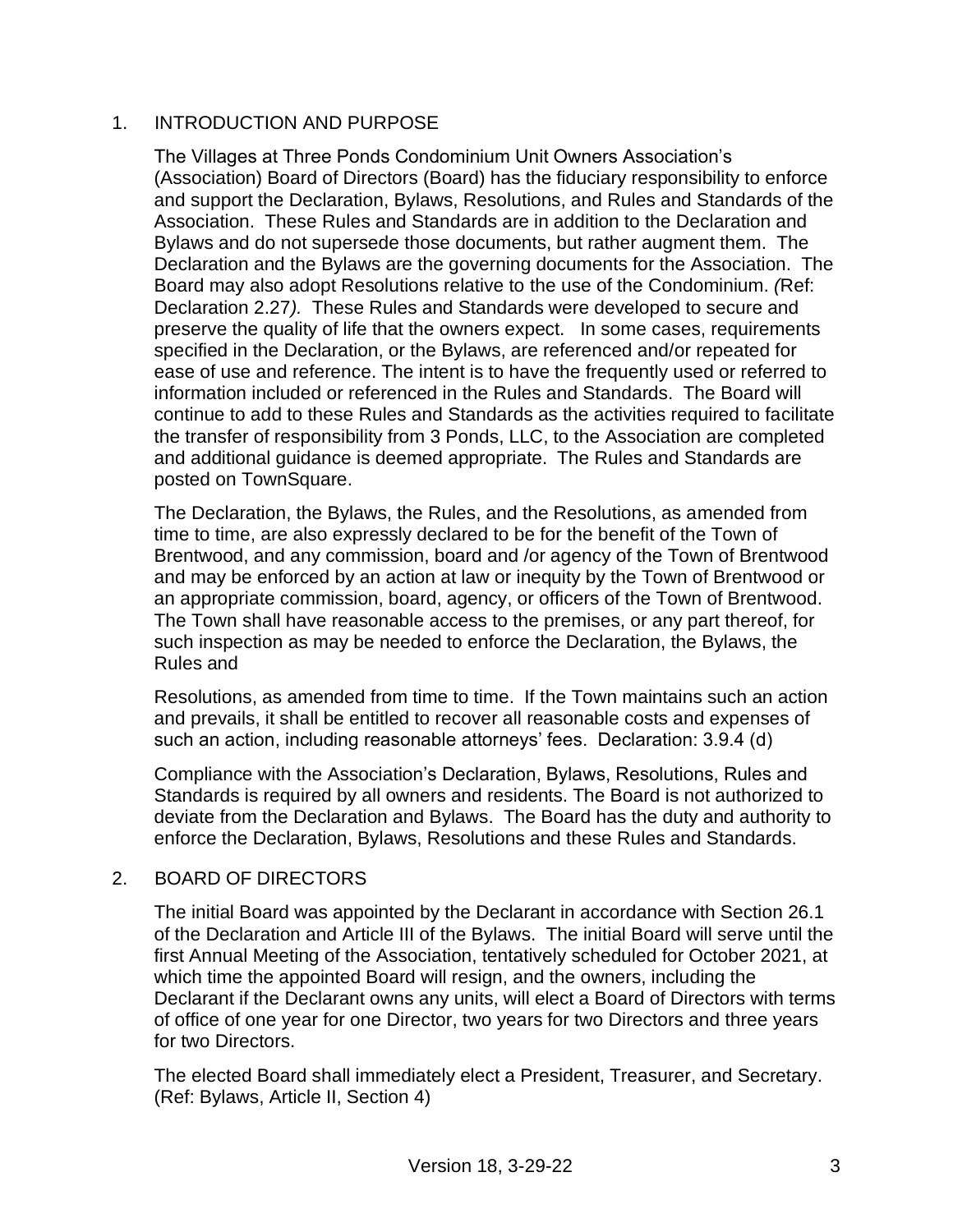#### <span id="page-3-0"></span>3. MANAGEMENT COMPANY

The Board has engaged Evergreen Management Group (Evergreen) to be the property manager for the Association. Evergreen will handle all aspects of the day-to-day management of The Villages at Three Ponds, including notifications related to the Rules and Regulations, collection of the monthly HOA fees, and management of vendor contracts, under the direction of the Board. All communications between the owners and the Board will go through Evergreen, except for discussions during Board meetings.

- A. Questions or comments regarding these Rules and Standards, and requests for approval of changes by the Board, should be forwarded to Evergreen at:
	- a. Association Manager: Nicholas Garcia Email: [ngarcia@evergreenmgt.com](mailto:ngarcia@evergreenmgt.com) 603-418-7229, x7501
	- b. Sr. Association Administrator: Linda Cyr Email: LCyr@evergreenmgt.com Phone: 603-622-7000 x2000
	- c. Association Administrator: Brooke LaCroix Email: [Blacroix@evergreenmgt.com](mailto:Blacroix@evergreenmgt.com) Phone: 603-945-3778
	- d. Maintenance Coordinator, Linda Malbon Email: lmalbon@evergreenmgt.com Phone: 603-418-7419 or 603-580-5192, x7505
	- e. Accounts Receivable, Lauri Young Email: lyoung@evergreenmgt.com Phone: 603-622-7000, x6800
	- f. TownSquare website<https://app.townsq.io/login> using the Requests application.
- B. Anyone who does not have access to a computer, and is unable to contact Evergreen via e-mail, can write to Evergreen at:

Evergreen Management Group 17 Commerce Drive Bedford, NH 03110

- C. Owners are encouraged to register on TownSquare and use the website, as this the desired method for communications regarding important Association information, and the posting of documents.
- D. Emergency Contact of Evergreen In the event of an emergency, as in anything that is affecting the whole community, such as fire, gas leak, wind damage, etc., contact Evergreen at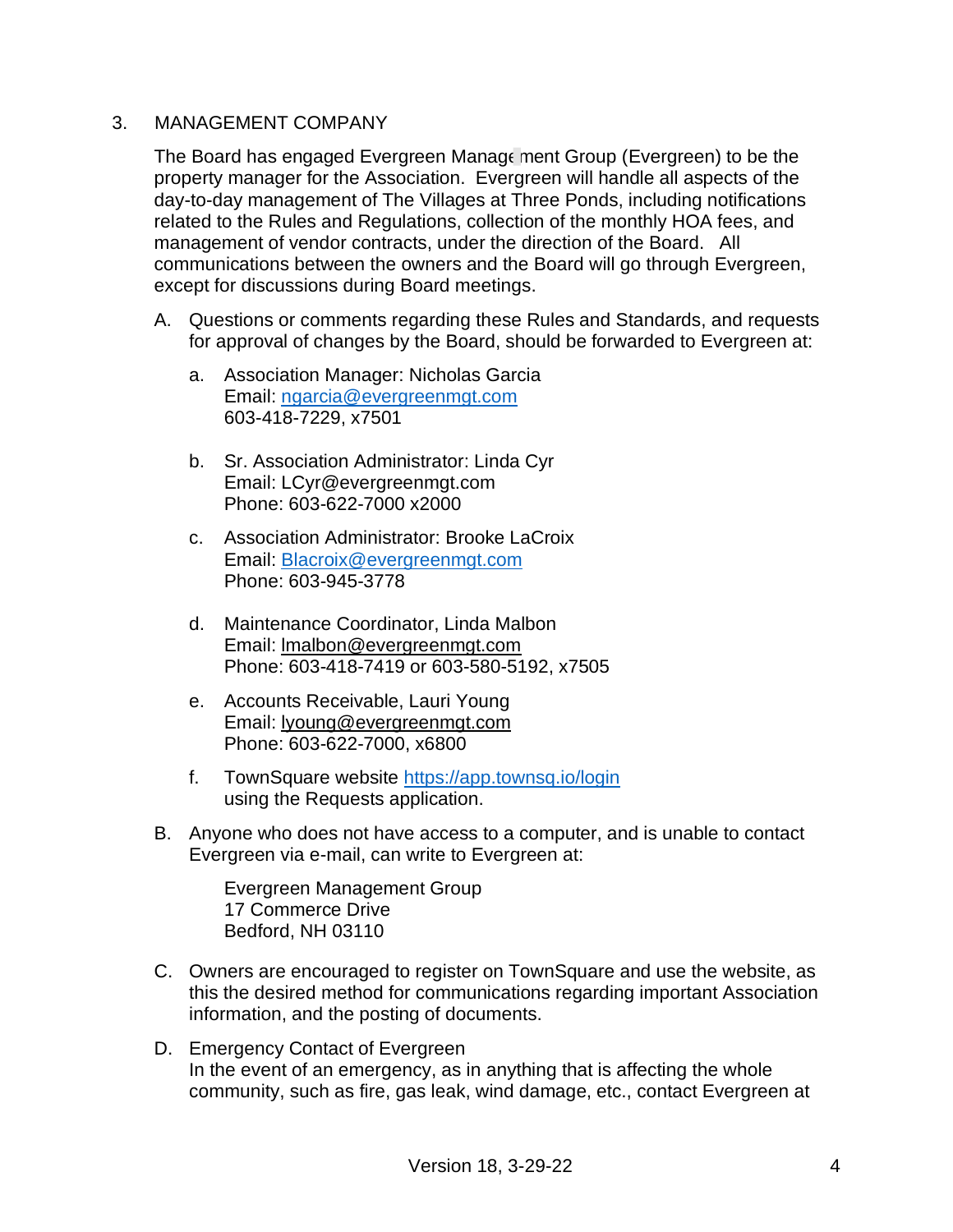603-622-7000 (Evergreen's answering service) and explain the emergency, i**mmediately after calling 911**.

#### <span id="page-4-0"></span>4. AMENDMENT OF DECLARATION AND BYLAWS

The Declaration and the Bylaws may be amended in accordance with Section 12 of the Declaration and Article X of the Bylaws.

#### <span id="page-4-1"></span>5. BOARD MEETINGS

- E. Board Meetings The Board will hold meetings as required during the initial year of operation and will meet with Evergreen on a periodic basis. The meeting minutes will be posted on TownSquare.
- F. Quarterly Board Meetings On a quarterly basis, the Board will hold informational meetings with the owners. The meeting notices and agenda will be posted on TownSquare, as will the meeting minutes. The Board will provide updates on Board activities and changes within the Association at the beginning of the meeting. Owners who are planning to attend a quarterly Board meeting should contact Evergreen to allow planning for seating. The time for each owner will be limited by the number of other owners wishing to participate. During the COVID-19 public health emergency, these meetings may be virtual meetings, and a hyperlink will be provided with the meeting agenda.

Owners will be asked to identify themselves by name and address. Questions may, or may not, be addressed during the meeting based upon the complexity of the issue. The Board will address the issue and get back to the owner as soon as reasonable

G. Annual Association Meeting - The Board will conduct the annual Association meeting in October, with the initial meeting being conducted in October 2021.

The order of business at all meetings of the Unit Owners' Association may be as follows: 1) roll call; 2) recitation of proof of notice of meeting; 3) reading of minutes of preceding meeting; 4) reports of officers; 5) reports of Board; 6) reports of committees; 7) election of Directors, if applicable; 8) unfinished business, and 9) new business, any of which may be waived. Bylaws, Article II, Section 10.

The annual meeting will always include the ratification of the budget for the following year.

Time will be allotted for questions, comments, or suggestions at the end of the meeting. Speakers must state their name and address. The time for each owner will be limited by the number of other owners wishing to participate. To give everyone opportunity to speak, speakers will be limited to one question or comment until all speakers have had their opportunity to speak.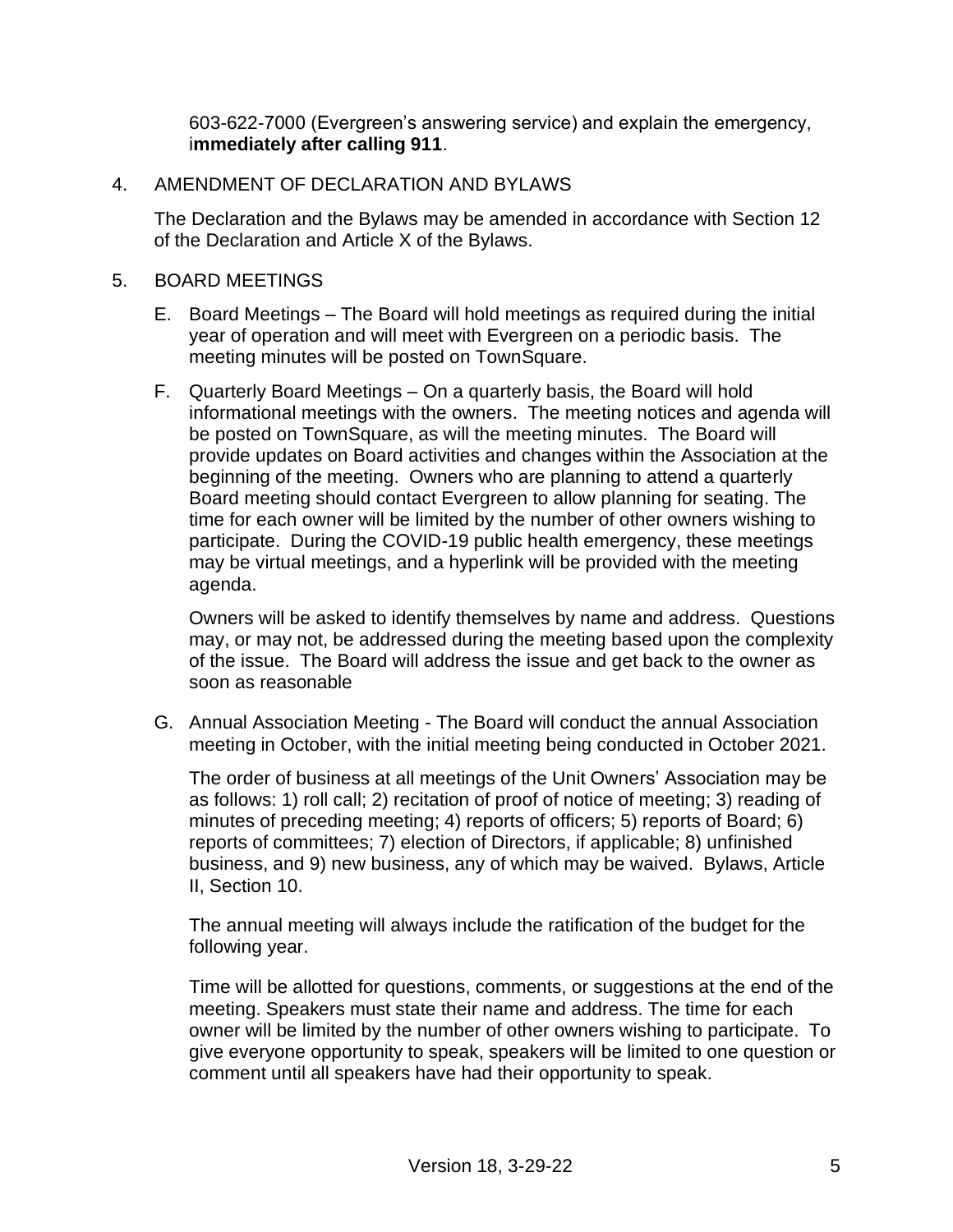# <span id="page-5-0"></span>6. BOARD REVIEW AND APPROVAL PROCESS

Requests for approval of changes to a unit's exterior for architectural conformity, or for landscaping changes, whether permanent or temporary, require review and approval by the Board. The requests must be submitted to Evergreen, by e-mail, U.S. Mail, phone, or the TownSquare website at:

- Sr. Association Administrator: Linda Cyr Email: LCyr@evergreenmgt.com Phone: 603-622-7000 x2000, or
- Association Manager: Nicholas Garcia Email: [ngarcia@evergreenmgt.com](mailto:ngarcia@evergreenmgt.com) 603-418-7229, x7501, or
- Association Administrator: Brooke LaCroix Email: [Blacroix@evergreenmgt.com](mailto:Blacroix@evergreenmgt.com) Phone: 603-945-3778, or send mail to:
- Evergreen Management Group 17 Commerce Drive Bedford, NH 03110
- TownSquare website <https://app.townsq.io/login> using the Requests application

The request will be reviewed for completeness and the owner may be contacted to provide additional information. A complex request may result in a Board member(s) inspecting the site to gain a better understanding of the proposal.

The Board will review requests and make its decision in a timely manner. Evergreen will communicate the decision to the requester. Should the Board identify any noncompliance with the Declaration, Bylaws, Resolutions, or the Rules and Standards, the Board will follow the Violation and Fine Process.

Any owner who has a concern about a project should contact Evergreen, in writing, to state their concern.

# <span id="page-5-1"></span>7. CONDOMINIUM UNIT OWNERS' ASSOCIATION FEES

Condominium Unit Owners Association fees are due on the 1<sup>st</sup> day of each month. Checks should include the owner's Association account number, and be made payable to "Villages at Three Ponds Condominium Association" and mailed to:

> Evergreen Management Group PO Box 970065 Boston, MA 02297-0065

In the event a check is returned by a bank, the unit owner will be assessed any charges the bank makes to the Association.

A payment that is late in excess of 30 days, shall be subject to interest at 18% per annum from the due date and shall be subject to a \$25.00 late payment charge per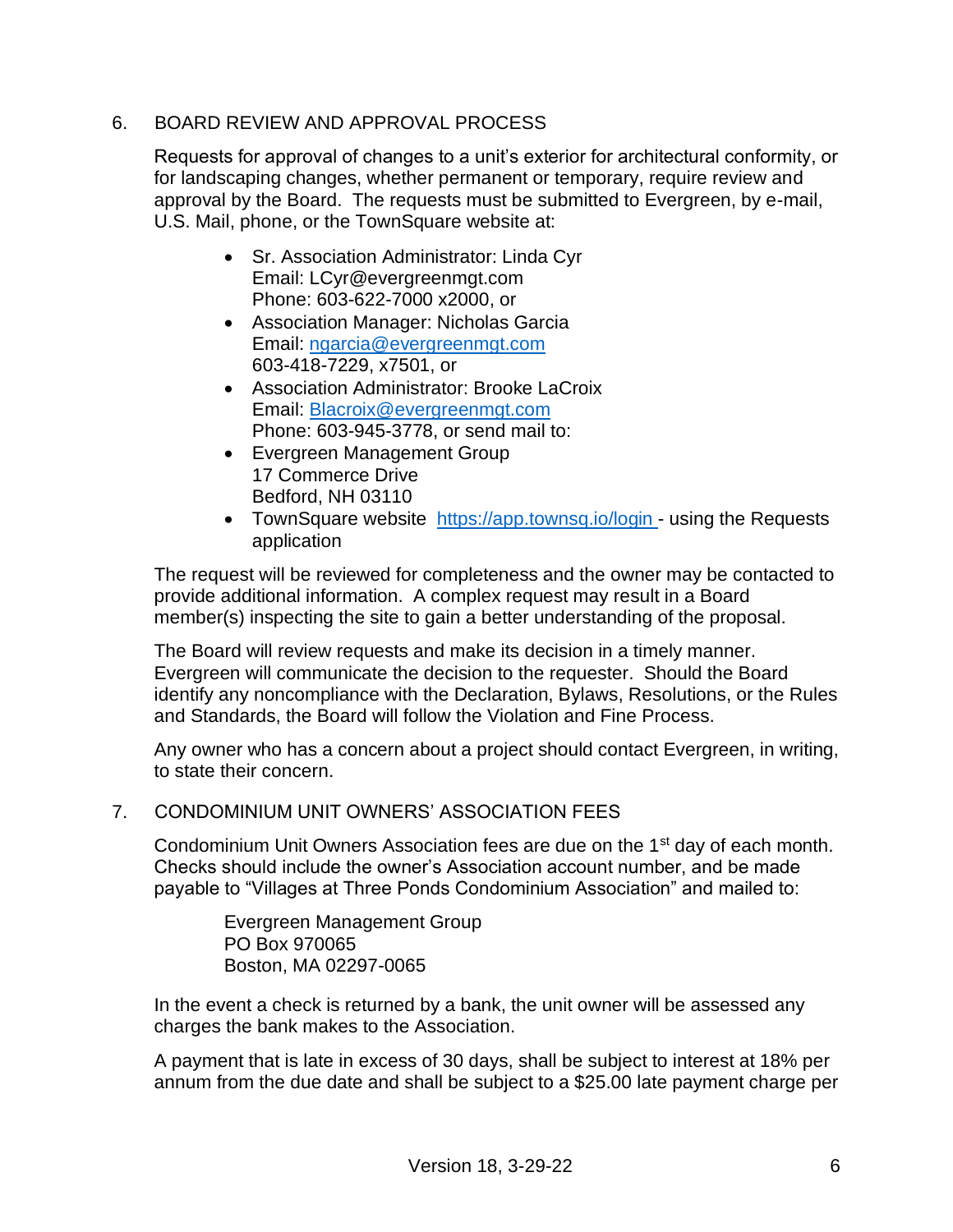month. In addition, a lien may be exercised for unpaid expenses 30 days after the due date. (*Bylaws: Article XIII, 1.(e) and Declaration, Section 15.2)*

#### <span id="page-6-0"></span>8. VIOLATION AND FINE PROCESS

The intent of the Violation and Fine Process is to promote the timely restoration of compliance with the Declaration, Bylaws, Resolutions, Rules and Standards. The process typically involves a warning with a reasonable time to restore compliance. Should an owner not restore compliance, at the discretion of the Board, fines may be imposed, and if not paid, may result in a lien against the unit of the owner. All costs of enforcement of these Rules and Standards, the Declaration, Bylaws and Resolutions will be assessed against the unit owner.

| <b>Fine Schedule</b>        |                                   |  |  |
|-----------------------------|-----------------------------------|--|--|
| Violation:                  | <b>Warning Letter</b>             |  |  |
| <b>Violation Continues:</b> | Second Warning with \$50.00 fine. |  |  |
| <b>Violation Continues:</b> | Third Warning with \$75.00 fine.  |  |  |
| <b>Violation Continues:</b> | Fourth Warning with \$100.00 fine |  |  |

Repeat violations of the same requirement may result in additional actions at the discretion of the Board. In cases of egregious violations, such as the discharge of a weapon or unapproved discharge of fireworks, the Board may waive the use of a warning and move directly to fines.

#### <span id="page-6-1"></span>9. COMPLAINTS PROCESS

Complaints concerning violations of the Declaration, Bylaws, Resolutions, or these Rules and Standards should be submitted to Evergreen in writing via U.S. Mail, email or by using the TownSquare website<https://app.townsq.io/login> Requests application. Evergreen will inform the Board and the Board's decision, or response will be provided to the complainant by Evergreen. The complaint process is anonymous, and complaints are not shared with the owners.

#### <span id="page-6-2"></span>10. COMMITTEES

The Board may establish ad hoc or permanent committees to perform specific activities for the Association. Committees serve in an advisory role to the Board to provide insights and recommendations to the Board. Each committee should typically have no more than five members and shall have a chairperson and a secretary to be selected by the committee members. A Board member will participate on the committee in a non-voting role.

To ensure participation is available to all unit owners, the term for committee members will typically be two years unless there is limited interest from others in the community. During the startup of the committee, some members may have a one-year term so there will be experienced members remaining on the committee. The committee shall establish a charter, to be approved by the Board, which describes the scope of work to be addressed by the committee. Committee meetings shall be scheduled on TownSquare and meeting minutes shall be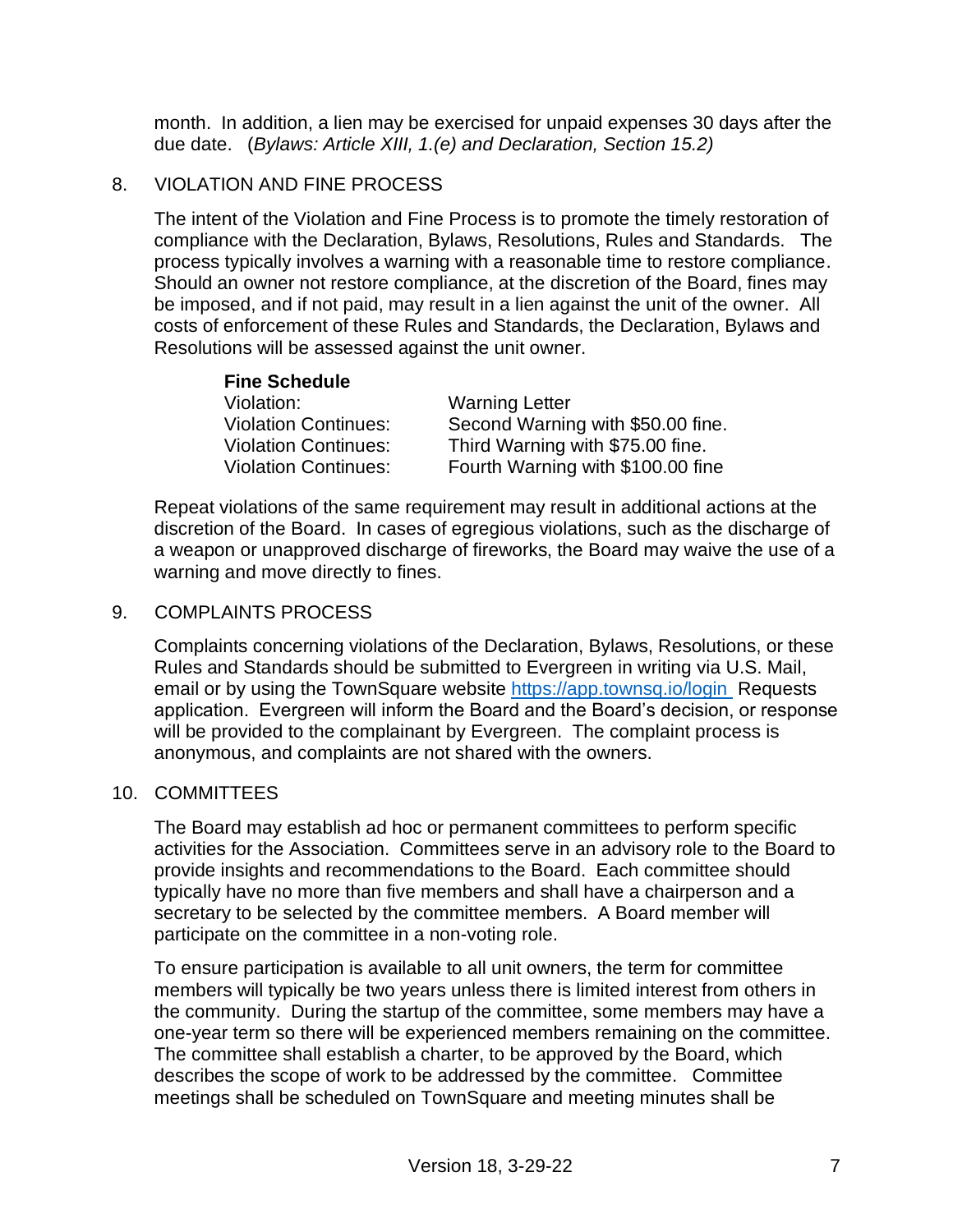provided to the Board and posted on TownSquare. Requests, and justification, for funding of committee activities shall be included in the meeting minutes

#### <span id="page-7-0"></span>11. CONDUCT OF RESIDENTS AND GUESTS

A. Drones

Drones are not permitted anywhere on or above the Villages at Three Ponds, except for use by the Gove Group for marketing purposes.

B. Fireworks

Fireworks of any kind are prohibited with the Villages at Three Ponds without the prior authorization by the Board.

C. Littering

Littering of any kind is prohibited. Cigarette butts, paper, cans, bottles, food, and other trash is to be deposited in appropriate trash containers and under no circumstances are such items to be dropped or left on the grounds or the streets.

D. Noise

At no time shall noise levels be excessive so as to disturb neighbors. Residents and guests are expected to be respectfully quiet between the hours of 11:00 P.M. and 7:00 A.M.

E. Emergency Generator Testing

Generator testing is allowed between 10 a.m. and 1 p.m., on Monday through Thursday.

F. Weapons

No firearms, air guns, bows, crossbows, slingshots, or other weaponry may be used within The Villages at Three Ponds.

G. Yard Sales

Yard sales, tag sales, flea markets, or similar activities are not allowed without prior Board approval.

H. Flags, Banners, Signs, and Posters

A standard United States Flag\* may be displayed on a unit as authorized by the Freedom to Display the American Flag Act of 2005, Public Law 109-243, and the State of New Hampshire Condominium Act, RSA 356-B.

At The Villages at Three Ponds, a standard United States Flag that is no larger than 3 feet by 5 feet may be displayed, and must be mounted on a standard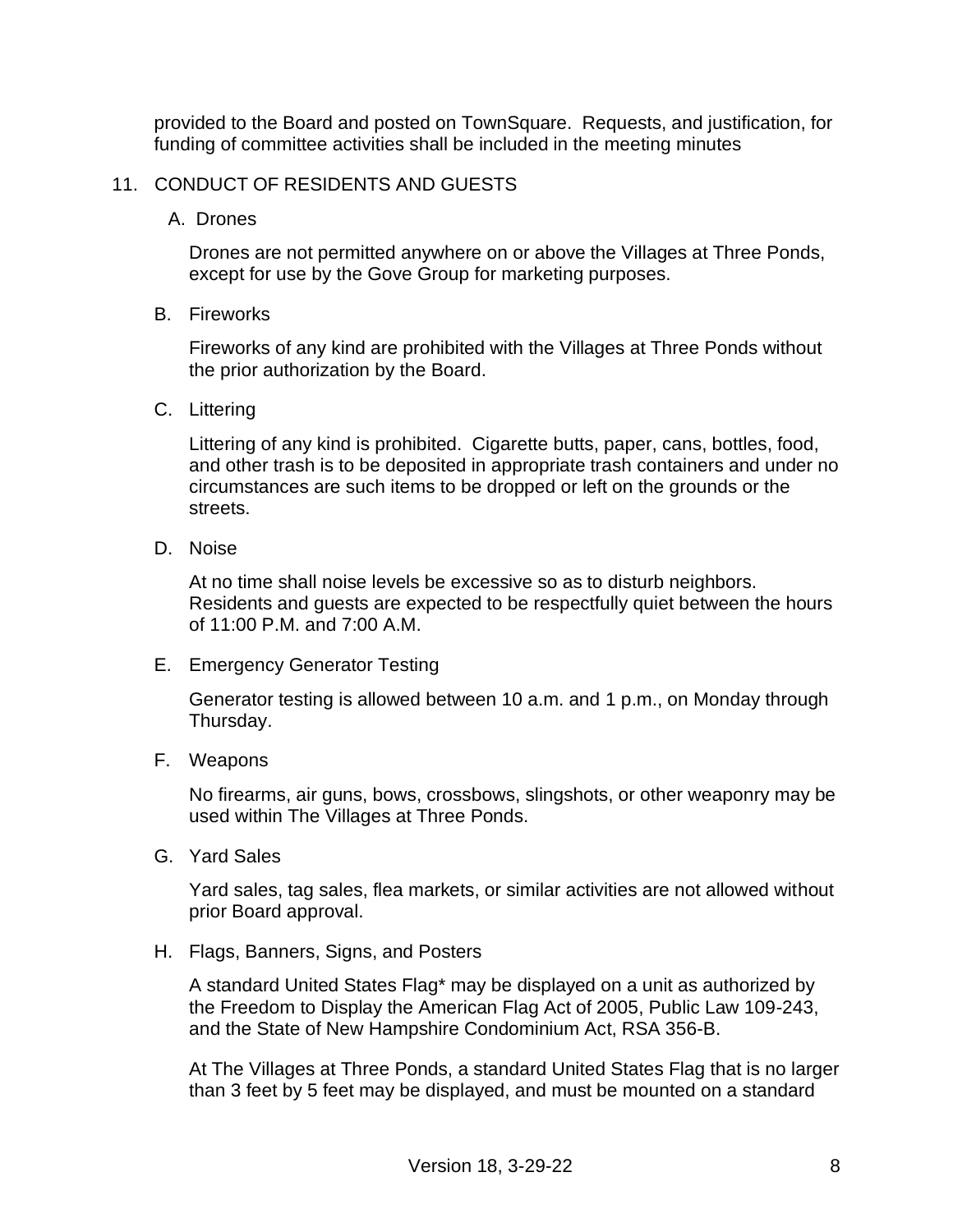accompanying pole, using a standard accompanying pole bracket, and affixed to the front facade of a unit owner's home. [For these purposes, the front facade of the home indicates a secure location of the owner's choice from the left to the right of the home facing the street or common driveway.] The US Flag may not be mounted to the exterior of any other part of the home or displayed on a separate flag pole installed in the ground adjacent to a unit owner's home.

No other flag, banner, sign, or poster will be allowed to be displayed on or around a unit.

If there is any confusion to how this rule may apply, the owner is encouraged to reach out to the board for assistance.

\*For additional information concerning the US flag, see: [uscode.house.gov](http://uscode.house.gov/)

In Title 4, the standard US Flag is described as having "thirteen horizontal stripes, alternate red and white, and a union consisting of white stars on a field of blue."

I. Trash and Recycling

Trash and recycling must be placed at or near the end of the driveway on the day of collection, or the evening prior to collection, without blocking the sidewalks. Containers must meet the Town of Brentwood's requirements. Trash and recycling containers must be returned to the unit's garage on the day of collection.

Any debris that may fall out of the trash receptacles due to animals, wind, snow, or the collection process, is the responsibility of the unit owner to remove.

J. Boats, Canoes and Kayaks

Owners who use their personal boats, canoes, or kayaks, or who allow their guests to use these craft, assume all responsibility and liability related to their use. Children under the age of 12 must be accompanied by an adult and life vests must always be worn by all parties. Personal boats, canoes, kayaks, and other similar vessels are not allowed to be stored in the ponds or on the shore of a pond when not in use.

K. Grills and Fire Pits

Commercially available grills and fire pits can be used, at the owner's risk, and stored on the patios in the unit's Yard.

L. Pond Use in Winter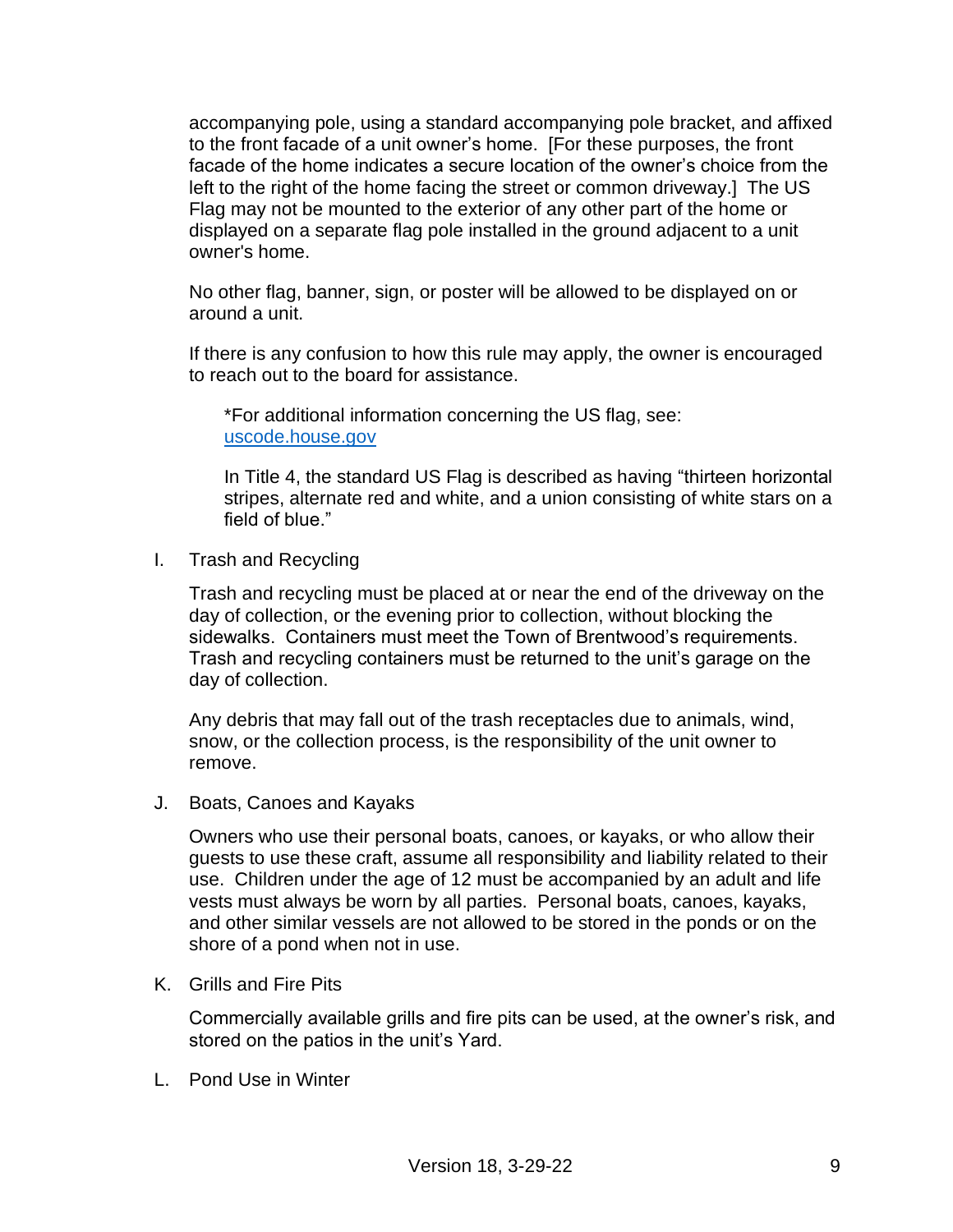The Association does not measure ice thickness. The ponds have springs feeding them and the ice is not uniform in thickness. No use of the ponds is allowed during the winter season.

M. Smoking

Smoking is not allowed in the clubhouse, patio, pool area, pickleball courts, the clubhouse grounds, and the beach area on the large pond. Residents who choose to smoke should ensure their smoking materials are not discarded on Association property and are responsible for the conduct of their guests regarding smoking.

N. Swimming in the Ponds

There is no swimming allowed in the ponds.

### <span id="page-9-0"></span>12. CLUBHOUSE, PATIO AND GYM

The clubhouse and the patio are open for use by the residents and guests at their own risk. Guests are required to be accompanied by a resident and children are not allowed in the clubhouse or on the patio without adult supervision. The clubhouse has a maximum capacity of 82 people. Smoking is not allowed in the clubhouse, the patio or on the clubhouse grounds. Pets, except for guide animals for the handicapped, are not allowed inside the Clubhouse.

Anyone having a function in the clubhouse, or on the patio, is responsible for removing their trash and recycling.

The clubhouse may not be reserved by a single unit owner, or group of unit owners, to hold a private function that would restrict use by other unit owners. Each unit will be allowed up to 12 people, including residents and guests, for casual gatherings and the facilities may be shared with other unit owners up to the maximum capacity of the building.

A reservation book is located in the clubhouse kitchen area, and is used to note reservation of the clubhouse for Association functions. Residents who are planning an informal gathering are encouraged to post their intentions in the book, including their name, address, date and time, and the total number or people expected. This posting does not reserve the clubhouse, but does help other residents to plan for their functions.

Rental or reservation of the clubhouse and patio will be addressed after the unit owners vote on the issue at the Initial Unit Owners' Meeting in October.

The exercise room, or gym, is also open for use by residents and their guests at their own risk. Due to size of gym, residents are limited to two (2) guests at one time, and guests must be accompanied by a resident. No one under 18 may use the gym unless accompanied by an adult, and no one under age 12 may use the exercise equipment. Alcoholic beverages are not permitted in the gym. The Association is not liable for any lost property.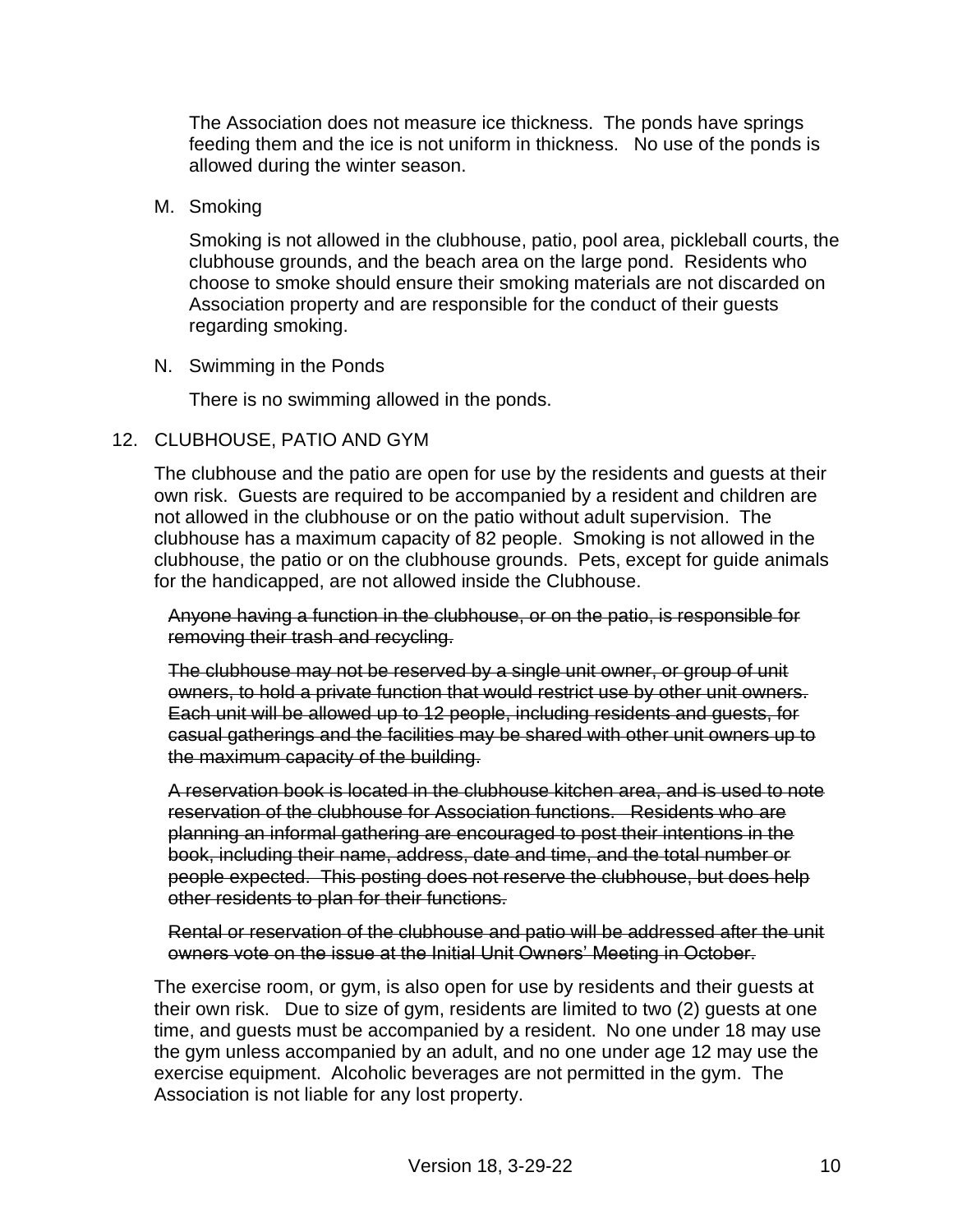- Proper attire and athletic shoes must be worn while in the gym.
- No wet bathing suits are allowed in the gym.
- Disinfect machines after use.
- Thirty (30) minutes is the maximum time on any one piece of equipment if someone is waiting to use it
- Please leave the gym area as you found it. Replace all weights, mats, ropes, etc.

#### <span id="page-10-0"></span>13. POOL RULES

No lifeguard(s) will be provided. Residents and their guests use the pool at their own risk and residents assume all responsibility for their guests.

- a. All Guests must be accompanied by an adult resident.
- b. Six (6) people per unit are allowed in the pool area.

The maximum occupancy of the pool deck and pool is 60 people. The pool is not used during electrical storms, tornados, or severe weather.

Pool Hours – 7:00 A.M. – 9:00 P.M.

### **GENERAL RULES**

All swimmers must take a cleansing shower prior to entering the pool.

- A. Anyone having a considerable area of exposed subepidermal tissues, cuts, contagious or communicable diseases, open sores, blisters, bandaged wounds, medical coverings, inflammation of the eyes, or nasal or ear discharge must not enter the pool.
- B. Spitting, urinating, nose blowing, spouting water, or the discharge of any bodily fluids in the pool is not allowed.
- C. Animals, with the exception of guide animals, are not allowed on the pool deck.
- D. Bottles, glasses, or breakable containers are not allowed on the pool deck.
- E. Food or drink is not allowed in the pool.
- F. Anyone under the influence of alcohol or drugs must not enter the pool.
- G. Children under the age of three, or who are not potty-trained, must wear a water-resistant swim diaper.
- H. Children under the age of 18 are not allowed in the pool without adult resident supervision.
- I. Children are not allowed to play or sit on the chair lift.
- J. Chairs or tables may not be reserved during extended absences.
- K. Smoking is prohibited.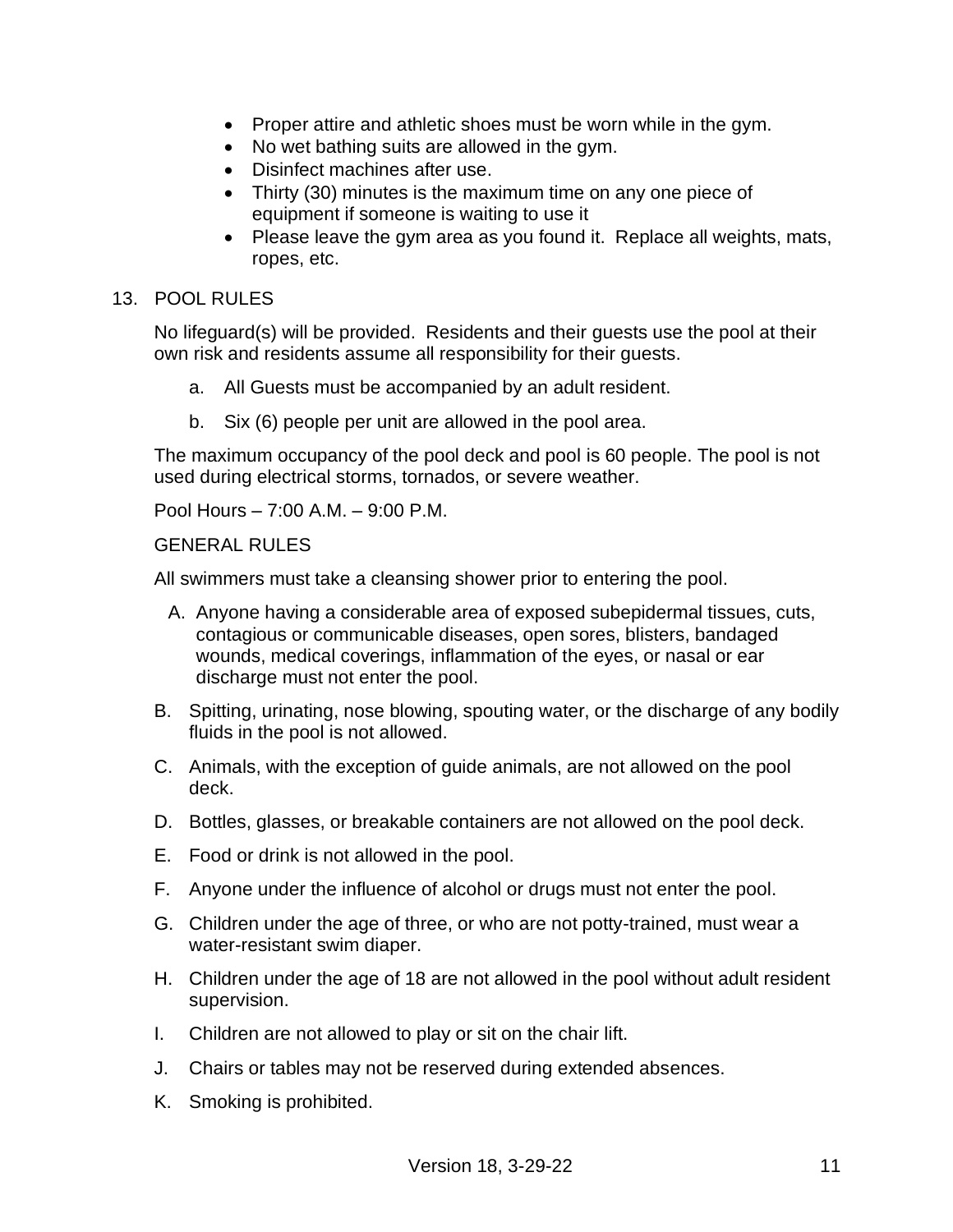- L. All persons utilizing the pool must dry off before entering the clubhouse to use the restrooms, and foot coverings must be worn. If unvaccinated, masks must be worn inside the clubhouse.
- M. Chairs and lounges must be covered with towels, or beach robes, when body or tanning oils are used.
- N. The cost of any property damage will be charged to the responsible party.

#### <span id="page-11-0"></span>14. WALKING TRAILS AND TRAILSIDE EXERCISE EQUIPMENT

The walking trails and the trailside exercise equipment is for use by residents and their guests and is used at their own risk.

- All guests under the age of 16 must be accompanied by a resident to use the walking trails.
- Children under the age of 12 must be supervised at all times, and accompanied by an adult resident to use the trailside exercise equipment.

# <span id="page-11-1"></span>15. WINTER HOLIDAY SEASON DECORATIONS

During the winter holiday season, owners and residents may place holiday decorations and lights on their porches and in their windows. Decorations that emit music or other noises, or that have blinking lights, are not allowed. Decorations are not allowed on the roofs of units. An owner may decorate the fascia board, below the roofing shingles, of their unit, and one tree in the front of their unit with clear, non-blinking mini lights. The Board may decorate the Association's gazebo with clear, non-blinking mini lights. With the approval of the Board, other decorations may be allowed in the front mulch area. Decorations may be installed four weeks prior to your holiday and must be removed two weeks after the holiday. Inflatable decorations and projection systems are not allowed in the Limited Common Area, including the unit's Yard.

#### <span id="page-11-2"></span>16. OUTSIDE STORAGE

Storage units are not allowed in the Limited Common Area. Grills, lawn furniture, benches, chairs, tables, and other similar items shall not be left outside in the Limited Common Area, except for the Yard, when not in use.

Motorcycles, minibikes, bicycles, sporting goods, commercial trucks, motor homes, RV campers, boats, snowmobiles, golf carts, or ATVs, shall not be parked outside overnight without prior permission of the Board. Motor homes or RV campers may be stored overnight when the owner is preparing to depart or upon return from a trip. No unregistered vehicles shall be parked in the driveways.

Overnight vehicle parking is not allowed on the roadways. Owners may temporarily park their vehicles in front of the clubhouse should their driveway and garage not be available. The make, model and license plate number shall be provided to Evergreen in the event the temporary parking at the clubhouse is used.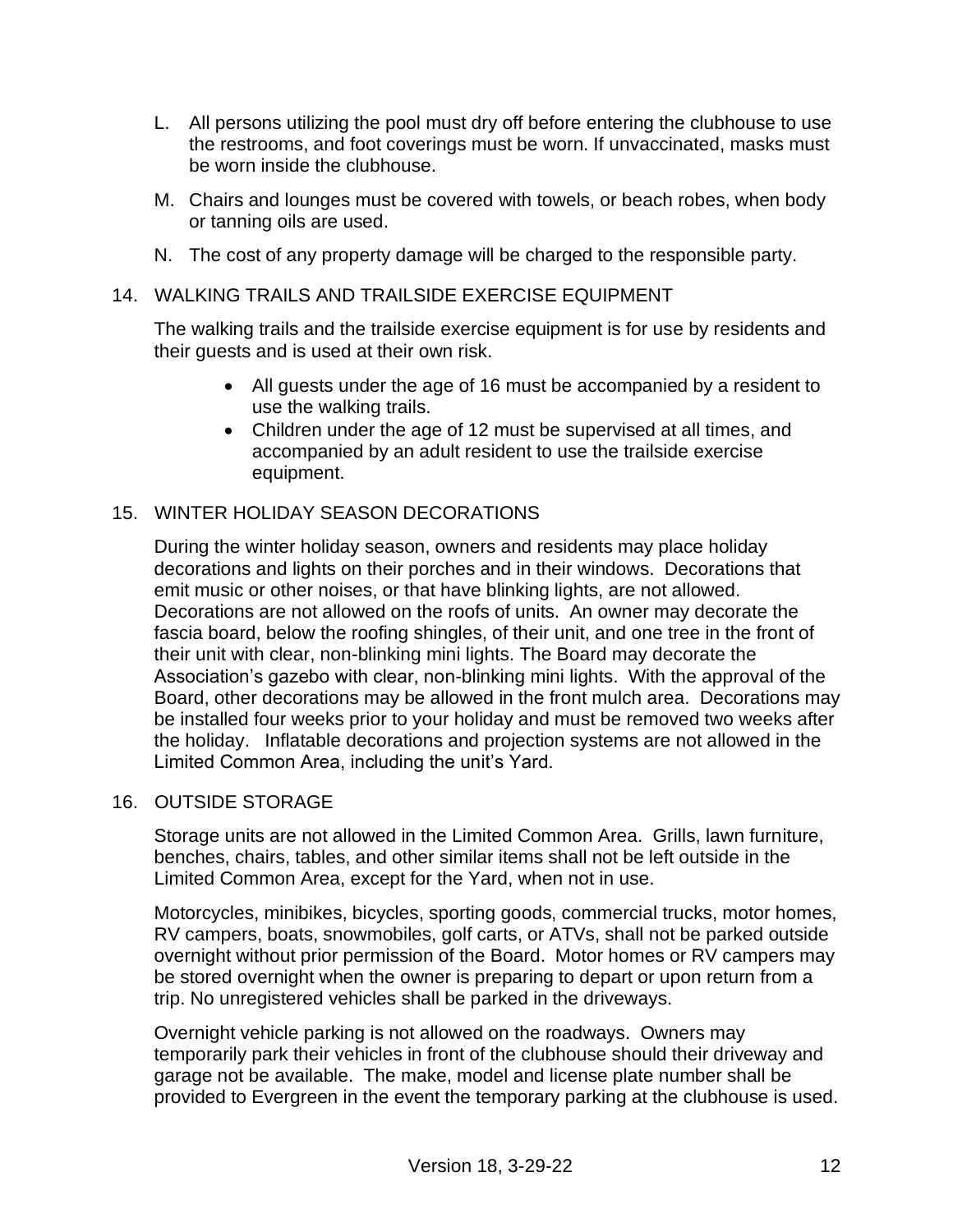*"There will be no outside storage of any kind, which prohibition shall include the prohibition of any unregistered or inoperable vehicle, and of any boat, trailer, ATV or RV." (Bylaws: Article V,7-A.(i))* 

# <span id="page-12-0"></span>17. PROPANE PROCUREMENT AND DELIVERY

The Association has entered into a contract with Lamprey Energy to obtain propane for all owners at a deeply discounted rate. This is a continuation of the arrangement that 3 Ponds, LLC, had with Lamprey. Lamprey will notify owners of scheduled delivery and will bill unit owners individually.

#### <span id="page-12-1"></span>18. SNOW REMOVAL

Owners will be responsible for removal of snow from their driveways that is required due to a vehicle parked in the driveway. The snow removal contractor will not shovel around vehicles.

The snow removal contractor will clear a path to the propane tanks, at the request of the Board, when there is approximately 12" of snow or other adverse conditions arise that could impede the ability of Lamprey to deliver propane. Should Lamprey notify an owner that a propane delivery is pending, and the owner believes that the existing condition would impede Lamprey's ability to deliver, they should contact Evergreen to have the path cleared to the propone tank.

Unit owners are responsible to keep the exterior exhaust from their hot water heaters and furnaces clear to minimize the potential for the exhaust fumes entering the unit.

#### <span id="page-12-2"></span>19. PETS

"No animal, other than common household pets with the consent of the Board, shall be kept or maintained on the Property, nor shall common household pets be kept, bred or maintained for commercial purposes on the Property. Pets shall not be permitted outside of the Units unless they are accompanied by an adult person and carried or leashed. The Board of Directors may make further provisions in the Rules for the control and regulation of household pets in the Condominium. The Owner of a Unit where a pet is kept or maintained shall be responsible and may be assessed by the Board of Directors for all damages to the Property resulting from maintenance of said pet and any costs incurred by the Association in enforcing the Rules prescribed or to be prescribed by the Board of Directors for the control and regulation of pets in the Condominium and each such Owner shall be deemed to indemnify and hold the Board harmless against such loss or liability resulting from said pet." Bylaws: Article V, Section 7-A.(c) Pets shall not be tethered outside a unit.

Pets are not allowed inside the Clubhouse or the pool area, except for qualified Service Animals.

Owners must immediately clean up all Common Land and Limited Common Areas after their pets.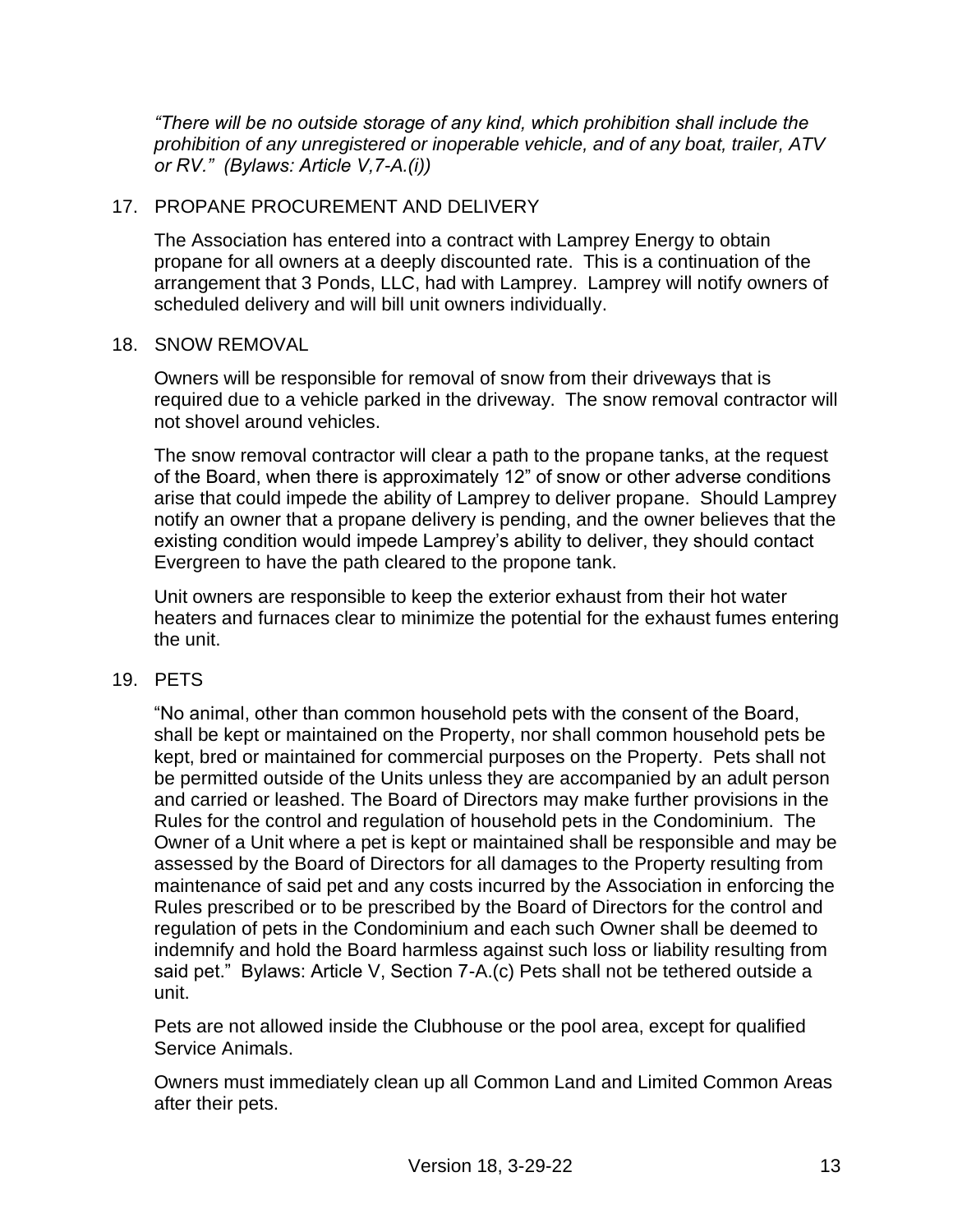### <span id="page-13-0"></span>20. LANDSCAPING AND DECORATIONS

The Association landscaping, including the design and selection of plantings in the Front Planting Bed of each unit, and trees between units and in front of units, is intended to provide uniformity in the overall appearance of the Association that is complementary with the design and layout of individual units, and Association facilities and amenities. This is consistent with the vision of the Association that it "seeks to cultivate a true sense of community." However, that vision also incorporates the principle of "striking an effective balance between the preferences of individual residents and collective rights of homeowners."

The Association landscaping maintenance is limited to lawns, the original plantings in the Front Planting Bed of the units, the trees between the units, and the trees planted in front of the units. However, unit owners may at their own expense, including cost of future maintenance, make landscaping changes as set forth and described in paragraphs A through F below in: (i) plantings and decorative landscaping in the Front Planting Bed, (ii) plantings in the Limited Common Area on the side of the unit, (iii) plantings in the Limited Common Area next to the Yard; and (iv) plantings in the Yard. Unit owners who make landscaping changes to the original plantings and decorative landscaping in the Front Planting Bed will, as a condition of resale of the unit, require that the buyer assume the cost of the maintenance of such area unless it is restored by the seller to the original plantings and condition to the satisfaction of the Board.

For purposes of these Rules:

"Plantings" are live trees, shrubs, perennials and annual flowers that are planted in the ground in planting beds. Artificial plants of any kind are not permitted in planting beds.

"Limited Common Area" means a portion of the Common Area owned by the entire Association but reserved for the exclusive use of the unit owner and those entitled to the use of one or more, but not all, of the units. The Front Planting Bed is a part of the Limited Common Area.

The "Yard" is defined as the area at the rear of the unit in which the owner has limited options for adding flowers and other plantings. The width of any given unit's concrete foundation at its widest point (excluding the foundation size of any extended garage) usually will determine the width of the Yard that may be utilized by the unit owner. The depth of the Yard usually is measured by extending rearward from the concrete foundation to the common land boundary line, or a no-cut line, or a septic setback or wetland setback or open space line of such similar boundary, whether prescribed on a plan, by state or town regulation or by deed restriction or by rule promulgated by the Association, beyond which no improvement or household activity may take place thereon. In the case where units back up to each other (i.e., James Circle) a half-way measured mark will be the line of demarcation.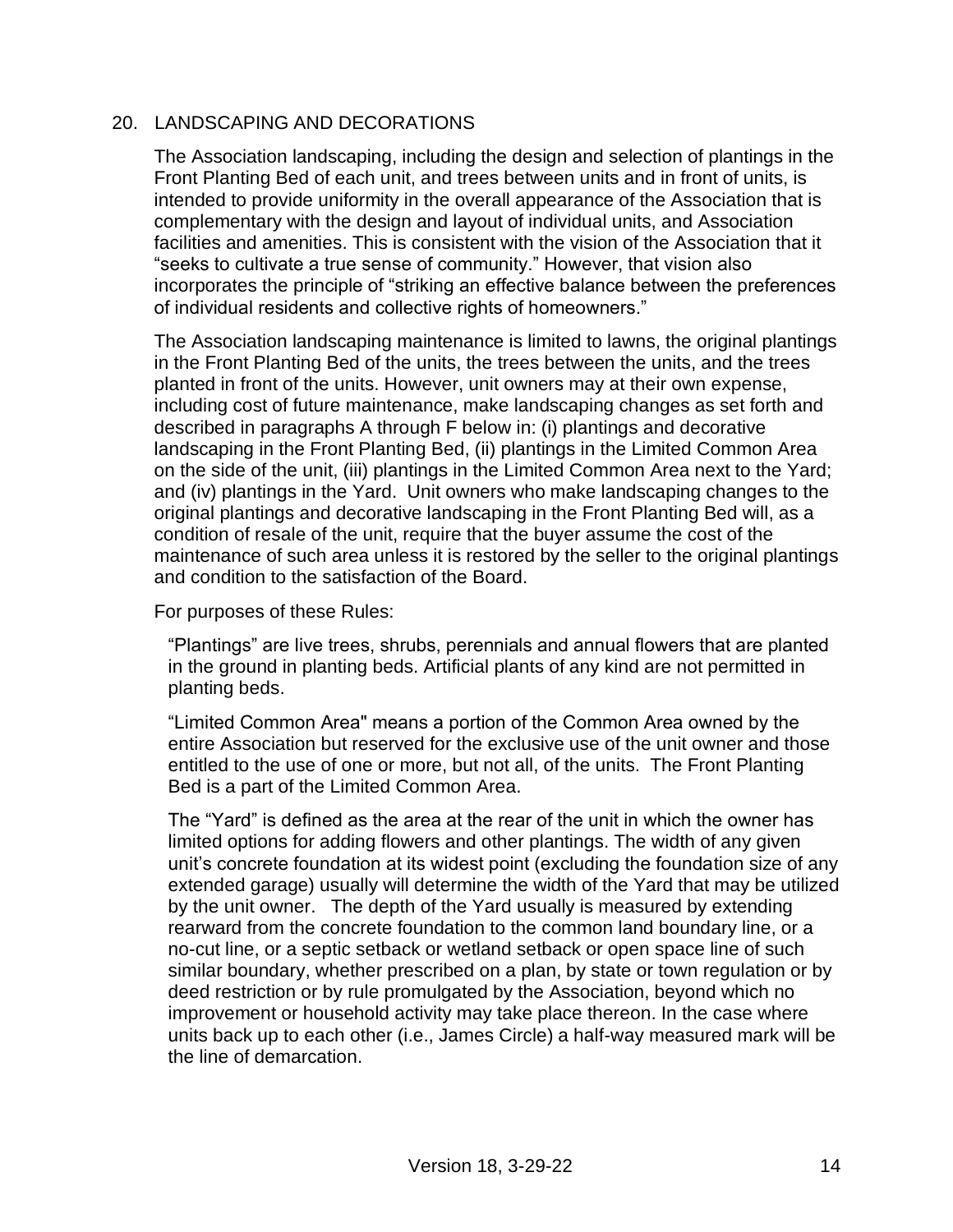Yard dimensions may vary based upon a unit's lot and placement of the unit on the lot. Where there are questions a unit owner should contact the Association's managing agent to arrange for the Board to verify the depth of the Yard to be determined for their lot if decks, patios, or rear shrubs are planned.

The unit's front steps and front porch are not subject to the landscaping rules, except as otherwise specifically noted.

A unit owner will notify the Board before making changes in the Front Planting Bed (in accordance with Section A.a below). The Board or its agent will be tracking these changes throughout the Association in order to monitor compliance.

All unit owners will make use of Dig Safe when digging and planting anywhere around their units. http://www.digsafe.com

Changes beyond the scope of those allowed by these Rules require approval by the Board. Requests should include the location and pictures, descriptions or drawings, and the size of the proposed plantings at maturity, to facilitate understanding of the proposal.

A. Plantings and Decorative Landscaping in the Front Planting Bed which is a Limited Common Area

Unit owners have two choices based on guidance from the Board of Directors:

a. The guidance in this subsection is for the unit owner who replaces the developer's planting(s) either partially or in full:

Plantings in the Front Planting Bed are to remain a "shrub" planting bed by original design. Unit owners may plant, at their own expense, low growing shrubs, mainly dwarf varieties. One topiary style dwarf ornamental tree (e.g., Tardiva Hydrangea) may be planted in this area provided that it is pruned back dramatically at the end of the fall season. It may not exceed 7 feet in height at any time. All other plantings must be maintained and trimmed annually by the unit owner to stay below 3 feet in height (except for a topiary style dwarf ornamental tree). The Association's landscape contractor of choice will have no responsibility to maintain the Front Planting Bed once it has been replanted by the homeowner; however, weeding will still be done by the Association landscaper if requested by the owner. Any shrubs planted by the unit owner that die must be replaced by the unit owner at their own expense and in a timely manner.

The guidance in this subsection will transfer to subsequent owners upon transfer of the deed. It is the responsibility of the seller to notify prospective buyers of this responsibility and must include it in the Seller's Sales Disclosure. The seller has the option to restore the landscape to its original plantings and condition before transfer of title to the new owner in order to allow the buyer access to full landscape services provided by the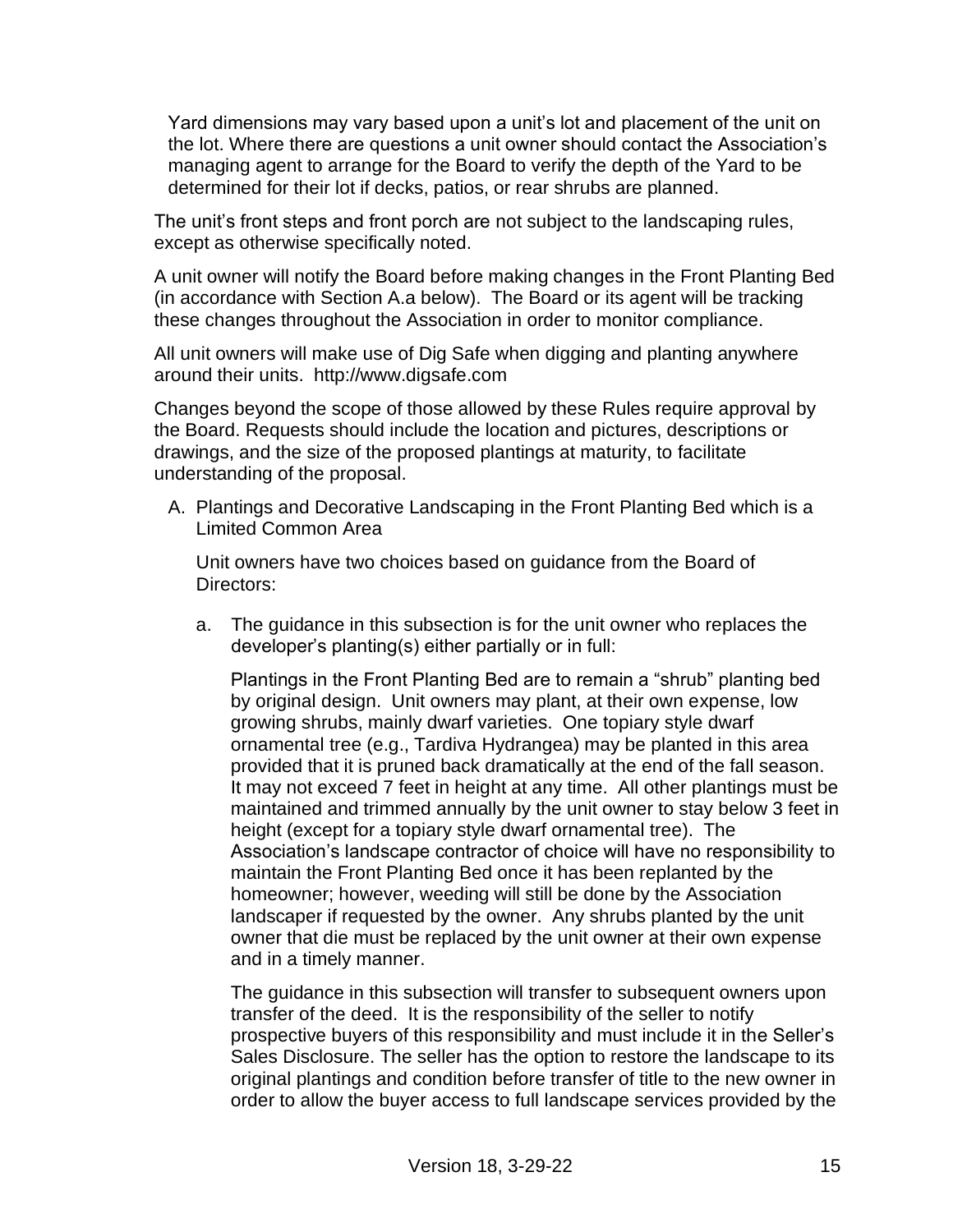Association landscaper. If the unit owner hires their own contractor to perform trimming or other landscape related tasks within the Limited Common Area, the unit owner must submit to the Board of Directors or managing agent an insurance certificate showing liability and Workers Compensation insurance before beginning any work. No activity by a unit owner's own contractor may alter, damage, threaten, modify, or restrict any area outside of the original Front Planting Bed, including driveways, lawns, or sprinkler systems. Any such alteration must be restored at the owner's expense.

Plantings other than shrubs in the Front Planting Bed may include no more than 12 nursery-grown perennials, whether existing or new. Plants which multiply over time must be thinned annually to comply with this limit. Perennial selections should be made to contrast and complement its surroundings. The Front Planting Bed is to remain a "shrub" planting bed and not become a complete perennial bed.

Annual flowers or spring bulbs, such as daffodil, hyacinth, tulip, etc. (up to 3 feet in height at maturity) are allowed in the Front Planting Bed. The surface mulch to be used must be what the Association landscaper installs in the spring of that given year. If a unit owner does their own replanting after the mulch has already been spread the unit owner must contact the Association landscaper to apply new mulch to match what was spread in the spring. Any additional mulch needed would be at the unit owner's expense. All units must use the same mulch for uniformity.

There will be no reduction in HOA fees for owners who follow the above section.

b. The guidance in this subsection is for the unit owner who does NOT replace any of the developers' plantings whatsoever.

Plantings in the Front Planting Bed may include no more than 12 nurserygrown perennials, whether existing or new. Plants which multiply over time must be thinned annually to comply with this limit. Perennial selections should be made to contrast and complement their surroundings. The Front Planting Bed is to remain a "shrub" planting bed and not become a complete perennial bed.

Annual flowers or spring bulbs, such as daffodil, hyacinth, tulip, etc. (up to 3 feet in height at maturity) are allowed in the Front Planting Bed and must be maintained, and annuals removed by the unit owner as the season dictates. The Association landscape contractor will weed and maintain the area as well as trim the original developer's plantings within the Front Planting Bed. After the expiration of the developer's warranty, the Association will be responsible for timely replacement of shrub plantings within the Front Planting Bed and trees within the Limited Common Area at the Board's direction. Unit owners utilizing subsection b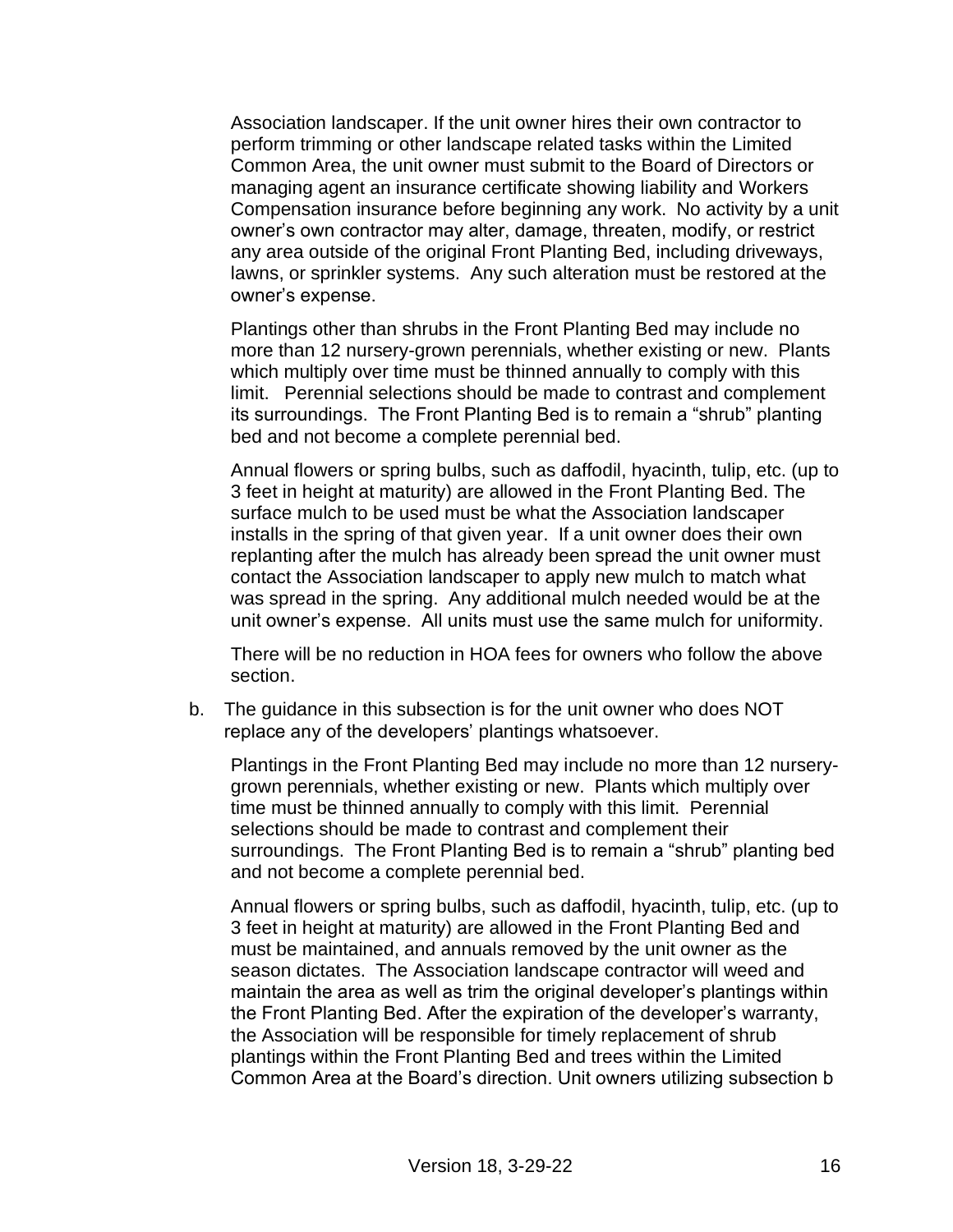are not allowed to replace bushes and trees within the Front Planting Bed.

The surface mulch to be used must be what the Association landscaper installs in the spring of that given year. If a unit owner does their own planting of perennials, annuals and/or bulbs after the mulch has already been spread then the unit owner must contact the Association landscaper to apply new mulch to match what was spread in the spring. Any additional mulch needed would be at the unit owner's expense. All units must use the same mulch for uniformity.

B. Plantings in the Limited Common Area Next to The Unit

Low-level shrubs, bushes, and flowers (up to 3 feet in height at maturity) are allowed along the sides of a unit in an area extending no more than 36 inches from the foundation. The ball of the planting must be within the 36-inch space, and the planting shall not extend beyond 36 inches and shall not impede the landscape contractor from easily completing mowing, fertilizing, sprinkler maintenance, and related activities. The unit owner shall be responsible for mulching, weeding, and trimming of the plantings. Plantings that impede the landscape contractor, or that are not mulched, or otherwise maintained to stay within the height limitations, may be removed at the Boards direction and will be at the unit owner's expense.

Irrigation lines are installed along the sides of the units, typically 6 to 12 inches from the foundation. Repair of damage to the irrigation system as the result of unit owner's planting activity will be the responsibility of the unit owner. Irrigation lines must be repaired or relocated by the Association irrigation contractor at the unit owner's expense.

C. Plantings in the Limited Common Area Next to the Yard

Bushes, shrubs, or flowers (up to 8 feet in height maturity) are allowed in an area extending no more than 36 inches from the side of the Yard. The ball of the planting must be in the 36-inch space and the planting shall not extend beyond 36 inches and shall not impede the landscape contractor from easily completing mowing, fertilizing, and related activities. A typical use of such plantings is to provide a privacy barrier. The irrigation lines will require relocation by the Association irrigation contractor at the unit owner's expense.

D. Plantings in a Unit's Yard

Within the Yard, plantings such as bushes and shrubs used to establish a border or for other purposes must be maintained to not exceed eight (8) feet in height, be contiguous to the unit or patio, and must not impede the landscaper's ability to operate a riding mower. See also, C. Plantings in the Limited Common Area Next to the Yard.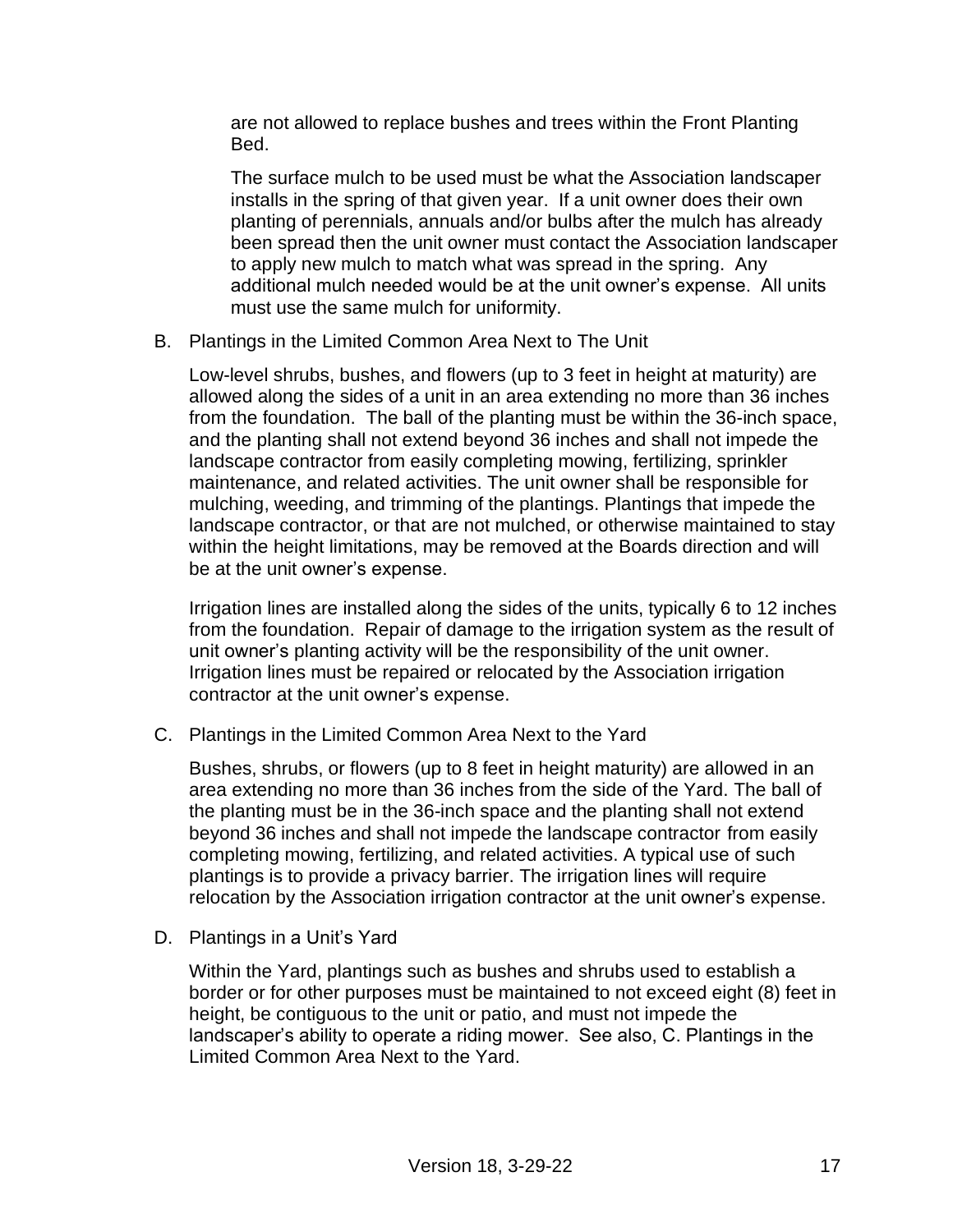E. Plantings in the Rear Limited Common Area for 26, 28, 30, 32, 34, 36, and 38 Three Ponds Drive

Homeowners living at 26, 28, 30, 32, 34, 36, or 38 Three Ponds Drive have the unique feature of a stone retaining wall at the rear of the Limited Common Area behind these units. Because of this, homeowners here may have plantings (up to 3 feet in height at maturity) -- no trees -- in an area in front of the stone wall (the demarcation wall just in front of the no-cut line) at the rear of the Limited Common Area. This planting area will extend no more than 36 inches from the stone wall, and may travel along the wall from unit 26 to its end at unit 38. These plantings must be well maintained by the homeowners, no fencing or netting is permitted, and the mulch used must be the same as the association landscaper uses. The planting bed must not impede the landscapers' ability to mow the lawn with ease. If any irrigation lines or heads are impacted, the homeowner must contact the association's irrigation contractor for repairs and relocation at the owner's expense. If this area is no longer used for plantings, the sod/grass must be restored to its original condition at the expense of the owner.

F. Trees

Unit owners may not plant trees in the Limited Common Area, except within the Front Planting Bed as defined in Part A.a of this Rule.

The small, ornamental trees planted in the Yard at 8 Sunset Lane and the side Yard at 26 Three Ponds Drive are grandfathered in.

G. Bird Baths in the Front Planting Bed

Unit owners may place a single bird bath in the Front Planting Bed with Board approval. The request shall include a picture, or sketch/description, with the bird bath's dimensions. The unit owner must maintain/clean the bird bath to minimize the potential of insects breeding.

H. Planters/Pots, Figurines, Sculptures, Gnomes, Animals, Bird Feeders, Bird Houses, and Similar Decorative Items.

Planters/Pots, figurines, sculptures, gnomes, animals, bird feeders, bird houses, and similar decorative items, are not allowed in the Front Planting Bed. One small bird house, hummingbird feeder, or decoration, hanging from the tree planted in the Front Planting Bed is permissible. No more than two planters and/or pots are permitted adjacent to the garage entrance.

I. Projection Lighting of Landscape Trees

Projection lights are allowed when used to highlight landscape trees in front of a unit. Projection lights are not allowed on the trees between units. The lighting must be positioned up from the tree base and placed so as to not be seen by passing vehicles, nor be intrusive to a neighbor's home. This is achieved with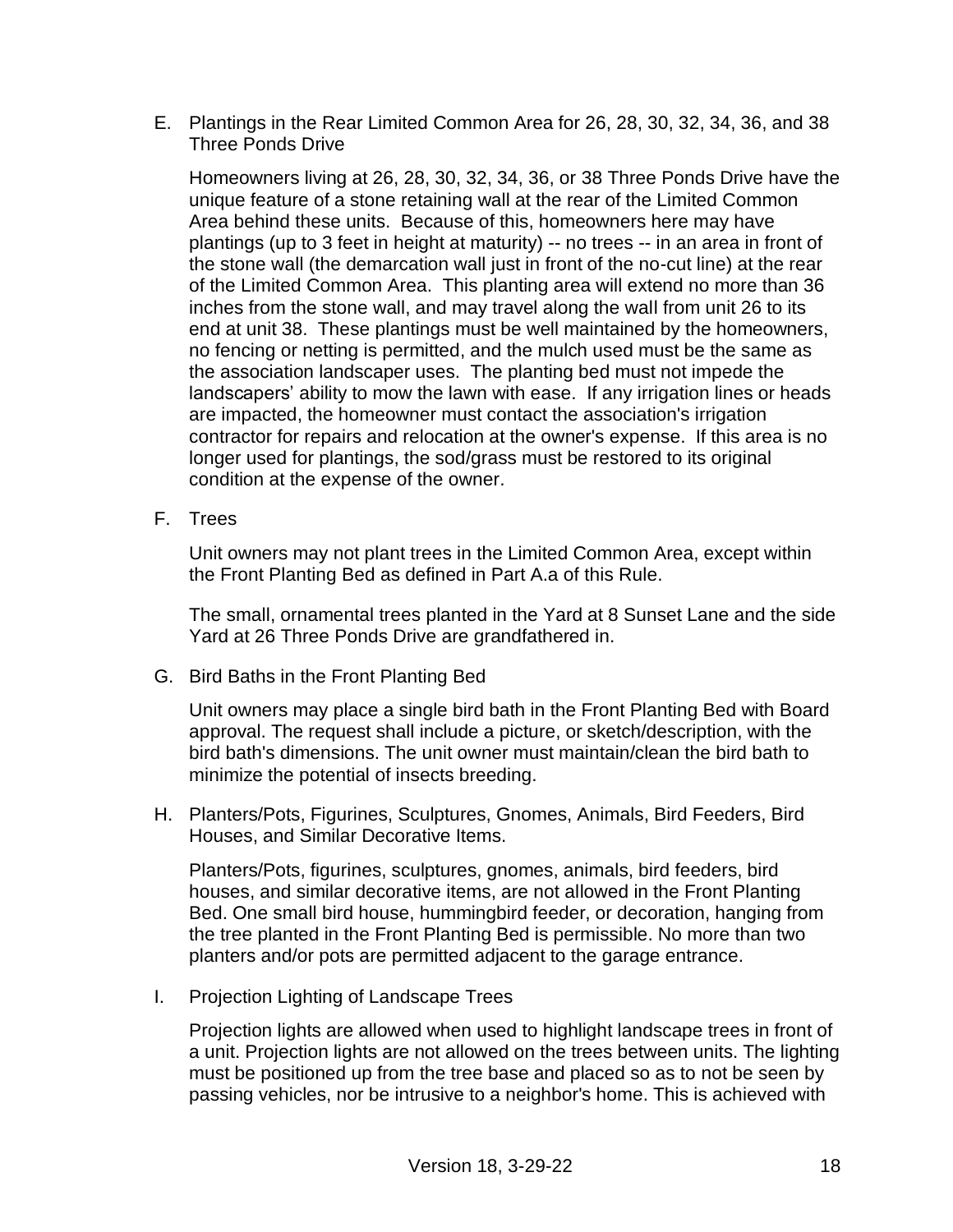a "collar" around the light source so it can be focused up to the tree trunk and foliage.

The lighting should not interfere with any on-going maintenance tasks by the landscape contractors and should be buried in accordance with the Town of Brentwood requirements. Unit owners should review New Hampshire RSA 374:48, "Underground Facility Damage Prevention System," prior to beginning any excavation activity. Unit owners are responsible for any damage to the irrigation system caused by the installation of the lighting. Repairs will be made by the Association irrigation contractor at the owner's expense. The VTP Homeowners Association and the landscaping contractor are not responsible for any damage to a unit owner's lighting installation that occurs during normal landscaping activities.

The allowed lighting is LOW VOLTAGE (12v) LED with 3000k "Warm White" color temperature. Specifications & equivalents are listed below. This application allows for low voltage systems only, and the installation does not require a licensed electrician to install a plug-in device, or to lay wiring which is typically 6" in depth. If the solar power option is preferred, the same 3000k color temperature and intensity (lumens) lights and collar are required to maintain uniformity in the community.

Specifications: The following specifications are intended to achieve the desired uniform lighting effect. Equivalent lighting fixtures and systems may be used. Unit owners may choose to hire a professional landscape company to install their own commercial systems.

LED Bulbs: 3000k - 410 Lumens 40-Degree Beam Angle

Transformer: Compatible with fixture and LED bulb quantity

Wiring: (depending on length & wattage) 14/2 or 16/2 stranded, landscape low-voltage underground cable.

J. Solar Lights

Solar lights are allowed along the sides of the unit, when required for safety reasons, to support transit to the rear of the unit.

K. Hose Reels

Hose reels may be placed beneath, or mounted on a unit at, an exterior faucet. Hose reel storage is not allowed in the driveway, or the Limited Common Area, in front of a unit.

L. Fences, Arbors, Trellises and Pergolas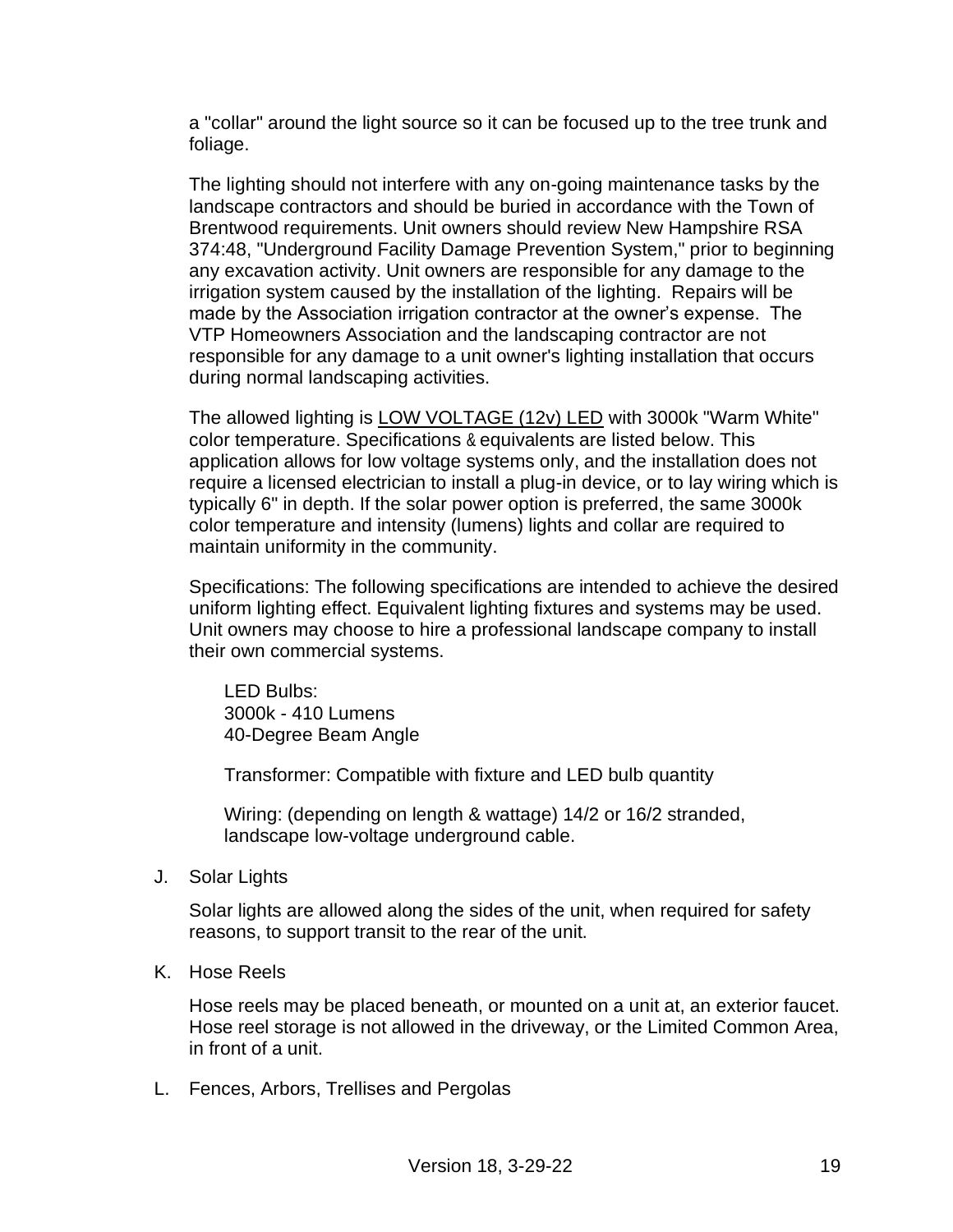Unless approved by the Board of Directors or previously installed by the Developer, fences, arbors, trellises, pergolas and similar structures are not allowed in a unit's Limited Common Area, including the Yard, or in the Common Area.

# <span id="page-19-0"></span>21. ARCHITECTURAL CONFORMITY AND MODIFICATIONS TO A UNIT

The Board has the responsibility to ensure architectural conformity is maintained throughout the Association. Unit owners who desire to make modifications to the exterior of their unit shall obtain review and approval from the Board for architectural conformity. The request should include a description with pictures, drawings, sketches, plans, or references that would support understanding of the modification, and include the Building Permit No. issued by the Town of Brentwood. Refer to the Town website:

[https://www.brentwoodnh.gov/entity/building-inspector-3.](https://www.brentwoodnh.gov/entity/building-inspector-3)

A. Patio and Deck Addition or Modifications

Patio and deck additions or modifications require Board review and approval to verify that the modifications will not extend beyond the unit's Yard. The design of the patio or deck does not require Board review and approval if it is similar in design and composition as those installed by the Developer.

- Cable systems may be used lieu of balusters on decks.
- Redwood, or other non-vinyl decks and stairs are not allowed.
- B. Modifications that do not Require Board Review and Approval

The unit owner may make the following modifications, similar to those that were offered or made by the Developer, 3 Ponds, LLC, without requesting approval by the Board.

- a. Front Storm Doors Installation of a white, full-view storm door. The door may have an internal screen, such as the Larson models installed by the Developer, or a full glass model as made by Larson or Anderson. Doors with half metal facings are not allowed.
- b. Front and Rear Steps, Posts and Beams The side boards of the front and rear steps, and the exposed posts and beams may be painted white (acceptable color is Sherwin Williams Ultra White) or covered with white AZEK of the same color the builder used on the steps and porches.
- c. Front and Rear Porches The area between a front or rear porch and the ground, which typically 24 inches in height, may be enclosed with white lattice panels composed of AZEK or a similar material.
- d. Decks Deck posts may be painted white to match the siding of the units. Decks may not be enclosed with lattice or other materials.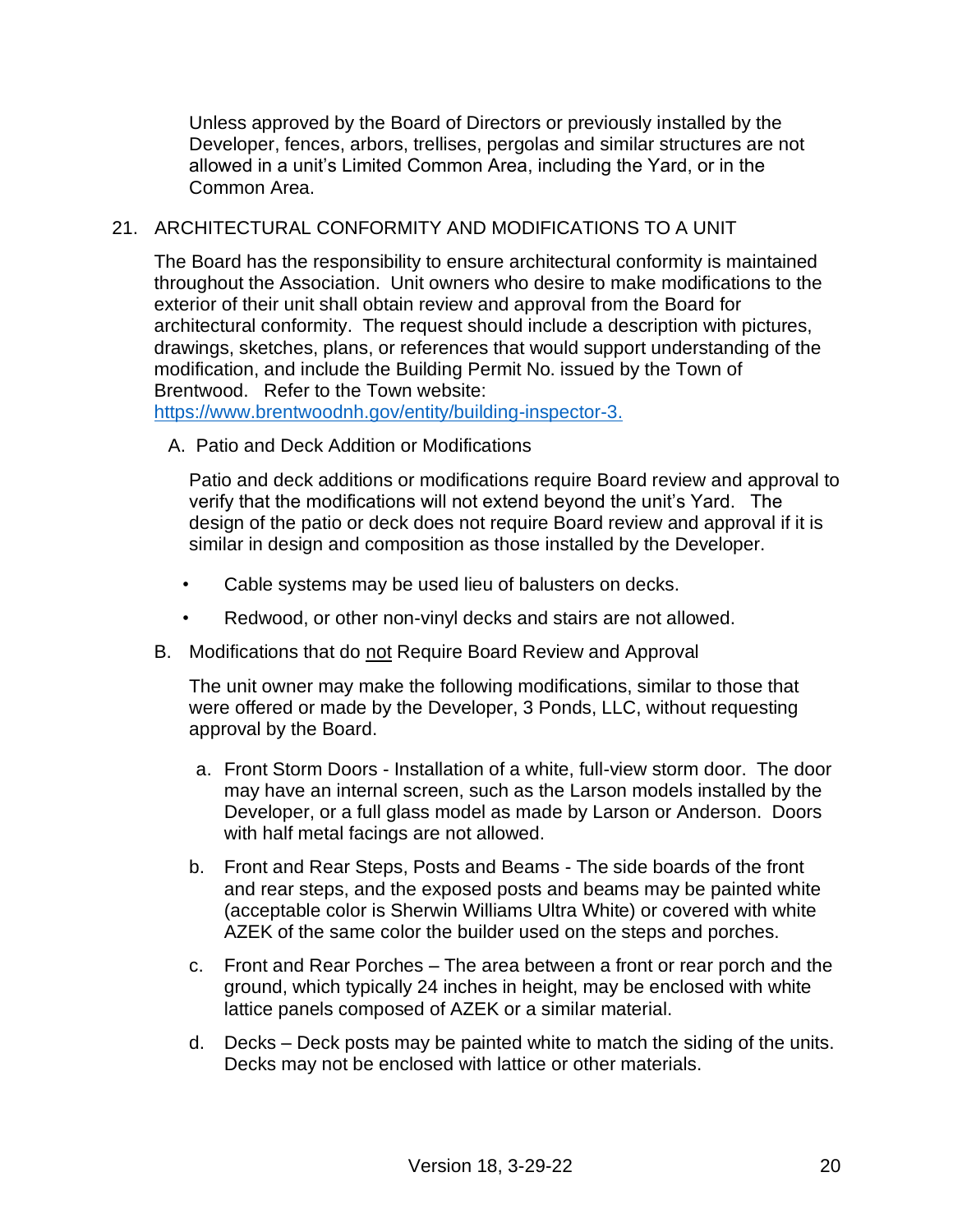- e. Gutters and Downspouts Gutters and downspouts, which are white and similar in design to those installed by the Developer on the front of the units.
- f. Porch and Stair Railings Porch and stair railings that are identical to that that were installed by the Developer.
- g. Whole House Generators Whole house generators that are similar to those installed by the Developer. The generator must be installed on a pad as recommended by the manufacturer, and in a containment similar to that installed by the Developer. The generator must be located five feet from any opening in the wall of the unit, or 18 inches from the unit, and ten feet from the propane tank. The propane supply line from the propane tank to the generator must be routed two feet underground with the top 6 inches around the gas pipe being sand. The electrical installation shall be in accordance with NEC 2017. The unit owner shall obtain the required permits from the Town of Brentwood, and have the installation performed by a licensed contractor in accordance with Brentwood codes.
- h. Hot Tubs Hot tubs may be installed on patios in the unit's Yard. The electrical installation shall be in accordance with NEC 2017. The unit owner shall obtain the required permits from the Town of Brentwood, and have the installation performed by a licensed contractor in accordance with Brentwood codes.
- C. Units with walkout basements or access to a patio on the side

Some units were constructed with walkout basements, or access to a patio, on the side of the unit due to the topography of the lot. Unit owners who have a side walkout and desire to install a patio must present their plans to the Board for review and approval.

In several cases, an existing patio or walkway, was approved and constructed by the Developer in areas other than the Yard. The side patios and walkways at the following units are accepted by the Board (grandfathered) and no action is required by the owners, except for any extension of an existing patio.

> 3 Sunset Lane – side patio 1 Three Ponds Drive – front and side walkway and side patio 26 Three Ponds Drive – side walkways and side patio

D. Golf Cart parking spot installed by the Developer

The golf cart parking area by the garage at 7 Sunset Lane was approved by the Developer and is grandfathered.

# <span id="page-20-0"></span>22. DRIVEWAY MAINTENANCE AND REPAIR

The Association is responsible for the maintenance and replacement of the units' driveways. The replacement will utilize the recommendations from the Reserve